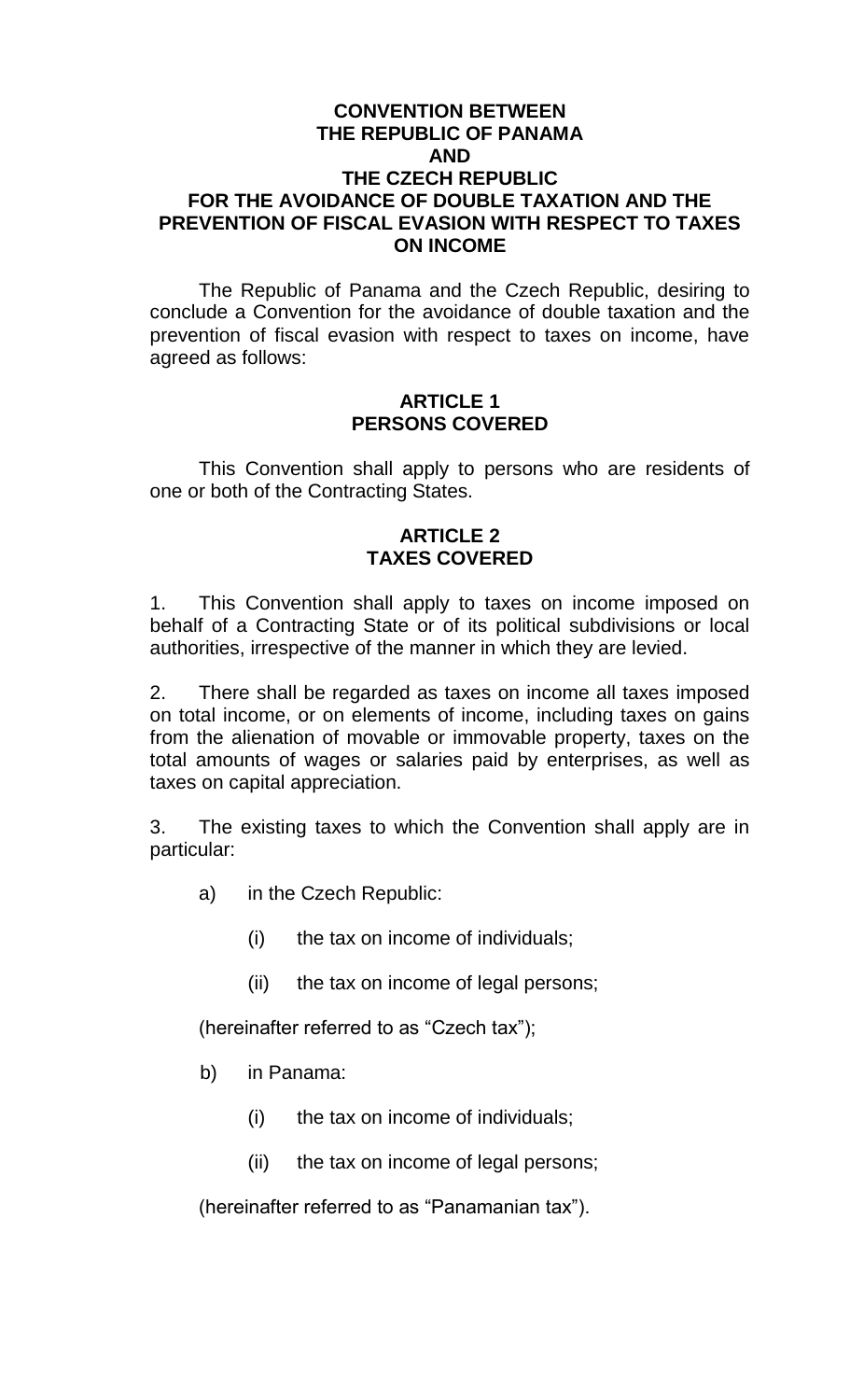4. The Convention shall apply also to any identical or substantially similar taxes that are imposed after the date of signature of the Convention in addition to, or in place of, the existing taxes. The competent authorities of the Contracting States shall notify each other of any significant changes that have been made in their taxation laws.

## **ARTICLE 3 GENERAL DEFINITIONS**

1. For the purposes of this Convention, unless the context otherwise requires:

- a) the term "the Czech Republic" means the territory of the Czech Republic over which, under Czech legislation and in accordance with international law, the sovereign rights of the Czech Republic are exercised;
- b) the term "Panama" means the Republic of Panama and, when used in a geographical sense, means the territory of the Republic of Panama, including inland waters, its airspace, the territorial sea and any area outside the territorial sea upon which, in accordance with international law and on application of its domestic legislation, the Republic of Panama exercises, or may exercise in the future, jurisdiction or sovereign rights with respect to the seabed, its subsoil and superjacent waters, and their natural resources;
- c) the terms "a Contracting State" and "the other Contracting State" mean the Czech Republic or Panama, as the context requires;
- d) the term "person" includes an individual, a company and any other body of persons;
- e) the term "company" means any body corporate or any entity that is treated as a body corporate for tax purposes;
- f) the term "enterprise" applies to the carrying on of any business;
- g) the terms "enterprise of a Contracting State" and "enterprise of the other Contracting State" mean respectively an enterprise carried on by a resident of a Contracting State and an enterprise carried on by a resident of the other Contracting State;
- h) the term "business" includes also the performance of professional services and of other activities of an independent character;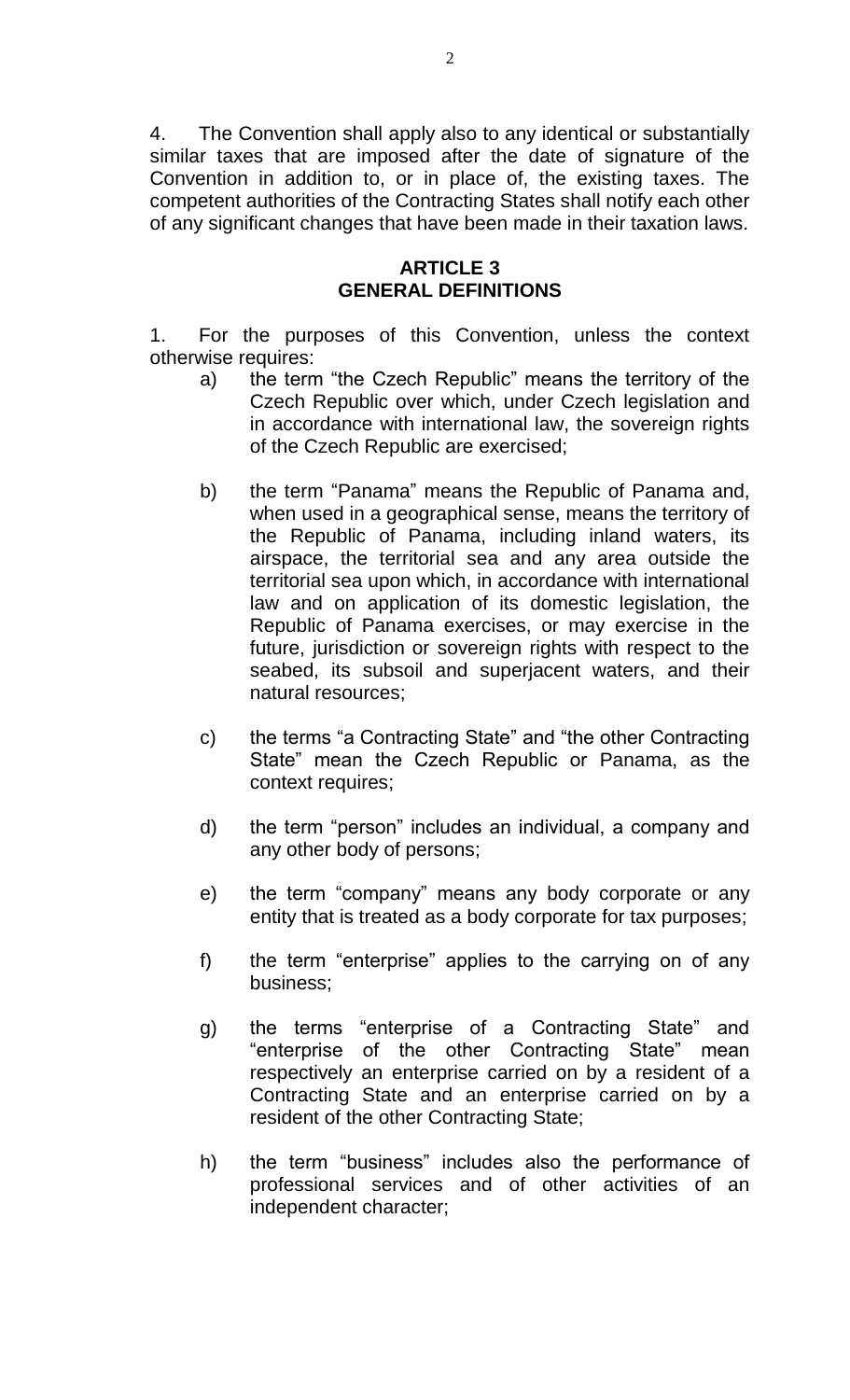- i) the term "international traffic" means any transport by a ship or aircraft operated by an enterprise of a Contracting State, except when the ship or aircraft is operated solely between places in the other Contracting State;
- j) the term "competent authority" means:
	- (i) in the case of the Czech Republic, the Minister of Finance or his authorized representative;
	- (ii) in the case of Panama, the Ministry of Economy and Finance or its authorized representative;
- k) the term "national" means:
	- (i) any individual possessing the nationality of a Contracting State;
	- (ii) any legal person, partnership or association deriving its status as such from the laws in force in a Contracting State.

2. As regards the application of the Convention at any time by a Contracting State, any term not defined therein shall, unless the context otherwise requires, have the meaning that it has at that time under the law of that State for the purposes of the taxes to which the Convention applies, any meaning under the applicable tax laws of that State prevailing over a meaning given to the term under other laws of that State.

#### **ARTICLE 4 RESIDENT**

1. For the purposes of this Convention, the term "resident of a Contracting State" means:

- a) in the case of Panama under its laws:
	- (i) any individual who stays in Panama for more than 183 days during the calendar year and derives taxable income from sources located in Panama;
	- (ii) any person other than an individual incorporated or registered in Panama that derives taxable income from sources located in Panama; and
	- (iii) Panama, any political subdivision or local authority thereof;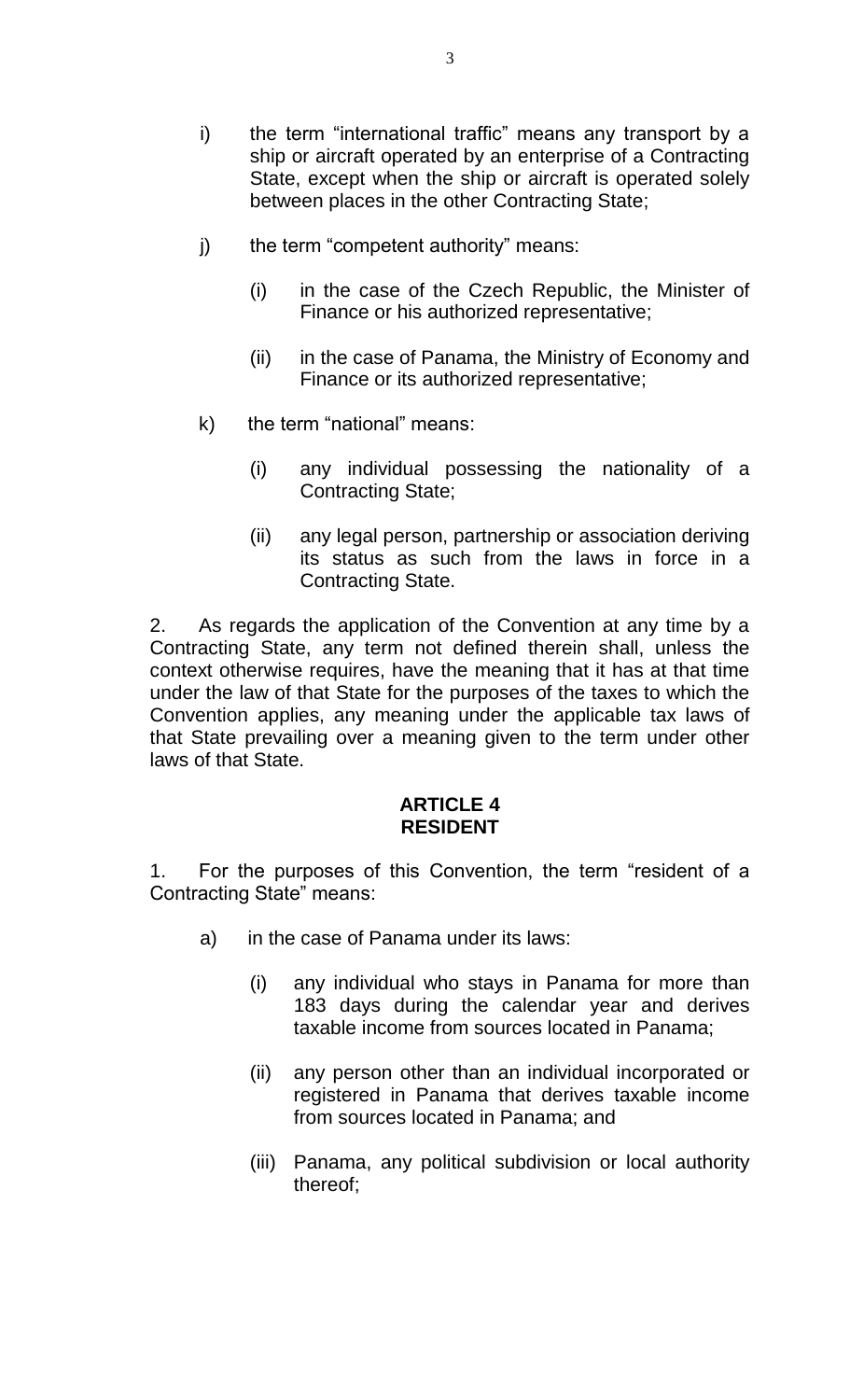b) in the case of the Czech Republic:

any person who, under the laws of the Czech Republic, is liable to tax therein by reason of his domicile, residence, place of management or any other criterion of a similar nature, and also includes the Czech Republic and any political subdivision or local authority thereof. This term, however, does not include any person who is liable to tax in the Czech Republic in respect only of income from sources in the Czech Republic.

2. Where by reason of the provisions of paragraph 1 an individual is a resident of both Contracting States, then his status shall be determined as follows:

- a) he shall be deemed to be a resident only of the State in which he has a permanent home available to him; if he has a permanent home available to him in both States, he shall be deemed to be a resident only of the State with which his personal and economic relations are closer (centre of vital interests);
- b) if the State in which he has his centre of vital interests cannot be determined, or if he has not a permanent home available to him in either State, he shall be deemed to be a resident only of the State in which he has an habitual abode;
- c) if he has an habitual abode in both States or in neither of them, he shall be deemed to be a resident only of the State of which he is a national;
- d) if he is a national of both States or of neither of them, the competent authorities of the Contracting States shall settle the question by mutual agreement.

3. Where by reason of the provisions of paragraph 1 a person other than an individual is a resident of both Contracting States, the competent authorities of the Contracting States shall endeavor to settle the question by mutual agreement. In the absence of mutual agreement by the competent authorities of the Contracting States, the person shall not be considered a resident of either Contracting State for the purposes of claiming any benefits provided by the Convention.

# **ARTICLE 5 PERMANENT ESTABLISHMENT**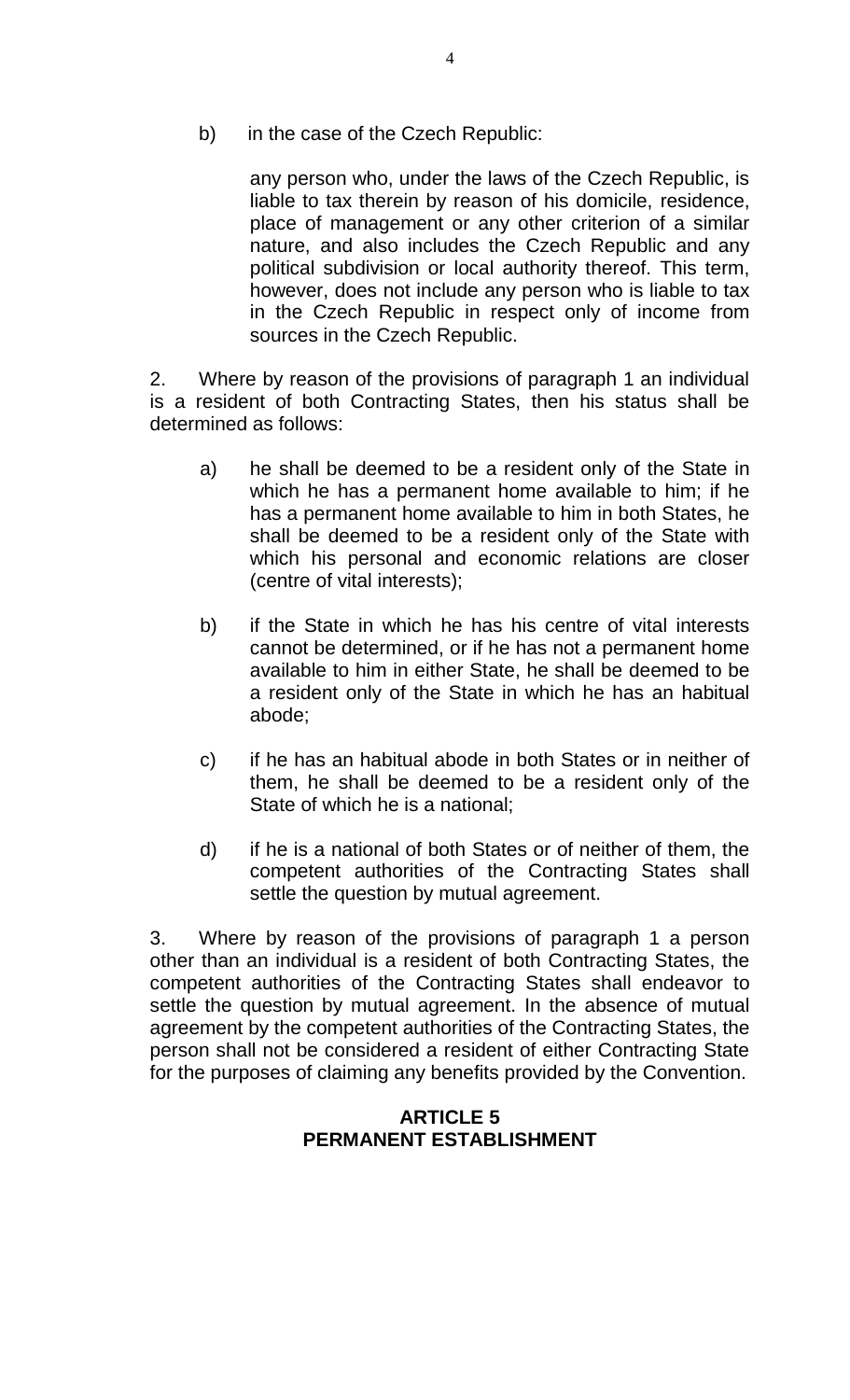1. For the purposes of this Convention, the term "permanent establishment" means a fixed place of business through which the business of an enterprise is wholly or partly carried on.

2. The term "permanent establishment" includes especially:

- a) a place of management of a part of the enterprise;
- b) a branch;
- c) an office;
- d) a factory;
- e) a workshop, and
- f) a mine, an oil or gas well, a quarry or any other place of exploration or extraction of natural resources.
- 3. The term "permanent establishment" likewise encompasses:
	- a) a building site or a construction, assembly or installation project or supervisory activities in connection therewith, but only where such site, project or activities continue for a period of more than six months;
	- b) the furnishing of services, including consultancy or managerial services, by an enterprise of a Contracting State or through employees or other personnel engaged by the enterprise for such purpose, but only where activities of that nature continue in the territory of the other Contracting State for a period or periods exceeding in the aggregate six months within any twelve month period.

4. Notwithstanding the preceding provisions of this Article, the term "permanent establishment" shall be deemed not to include:

- a) the use of facilities solely for the purpose of storage or display of goods or merchandise belonging to the enterprise;
- b) the maintenance of a stock of goods or merchandise belonging to the enterprise solely for the purpose of storage or display;
- c) the maintenance of a stock of goods or merchandise belonging to the enterprise solely for the purpose of processing by another enterprise;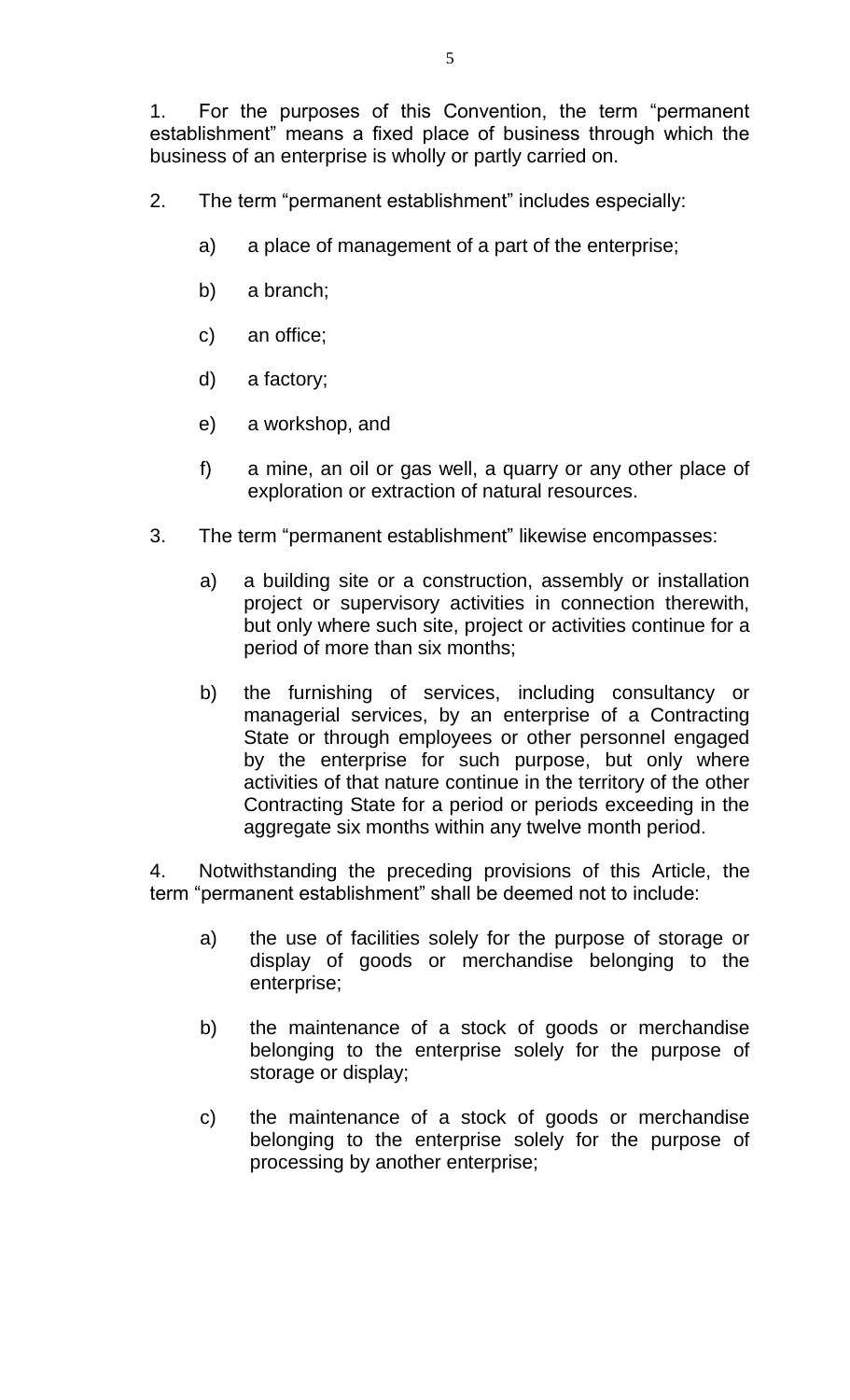- d) the maintenance of a fixed place of business solely for the purpose of purchasing goods or merchandise or of collecting information, for the enterprise;
- e) the maintenance of a fixed place of business solely for the purpose of carrying on, for the enterprise, any other activity of a preparatory or auxiliary character;
- f) the maintenance of a fixed place of business solely for any combination of activities mentioned in subparagraphs a) to e), provided that the overall activity of the fixed place of business resulting from this combination is of a preparatory or auxiliary character.

5. Notwithstanding the provisions of paragraphs 1 and 2, where a person – other than an agent of an independent status to whom paragraph 7 applies – is acting in a Contracting State on behalf of an enterprise of the other Contracting State, that enterprise shall be deemed to have a permanent establishment in the first-mentioned State in respect of any activities which that person undertakes for the enterprise, if such a person:

- a) has and habitually exercises in that State an authority to conclude contracts in the name of the enterprise, unless the activities of such person are limited to those mentioned in paragraph 4 which, if exercised through a fixed place of business, would not make this fixed place of business a permanent establishment under the provisions of that paragraph; or
- b) has no such authority, but habitually maintains in the firstmentioned State a stock of goods or merchandise from which he regularly delivers goods or merchandise on behalf of the enterprise.

6. Notwithstanding the preceding provisions of this Article, an insurance enterprise of a Contracting State shall, except in regard to reinsurance, be deemed to have a permanent establishment in the other Contracting State if it collects premiums in the territory of that other State or insures risks situated therein through a person other than an agent of an independent status to whom paragraph 7 applies.

7. An enterprise shall not be deemed to have a permanent establishment in a Contracting State merely because it carries on business in that State through a broker, general commission agent or any other agent of an independent status, provided that such persons are acting in the ordinary course of their business. However, when the activities of such an agent are devoted wholly or almost wholly on behalf of that enterprise, and conditions are made or imposed between that enterprise and the agent in their commercial and financial relations which differ from those which would have been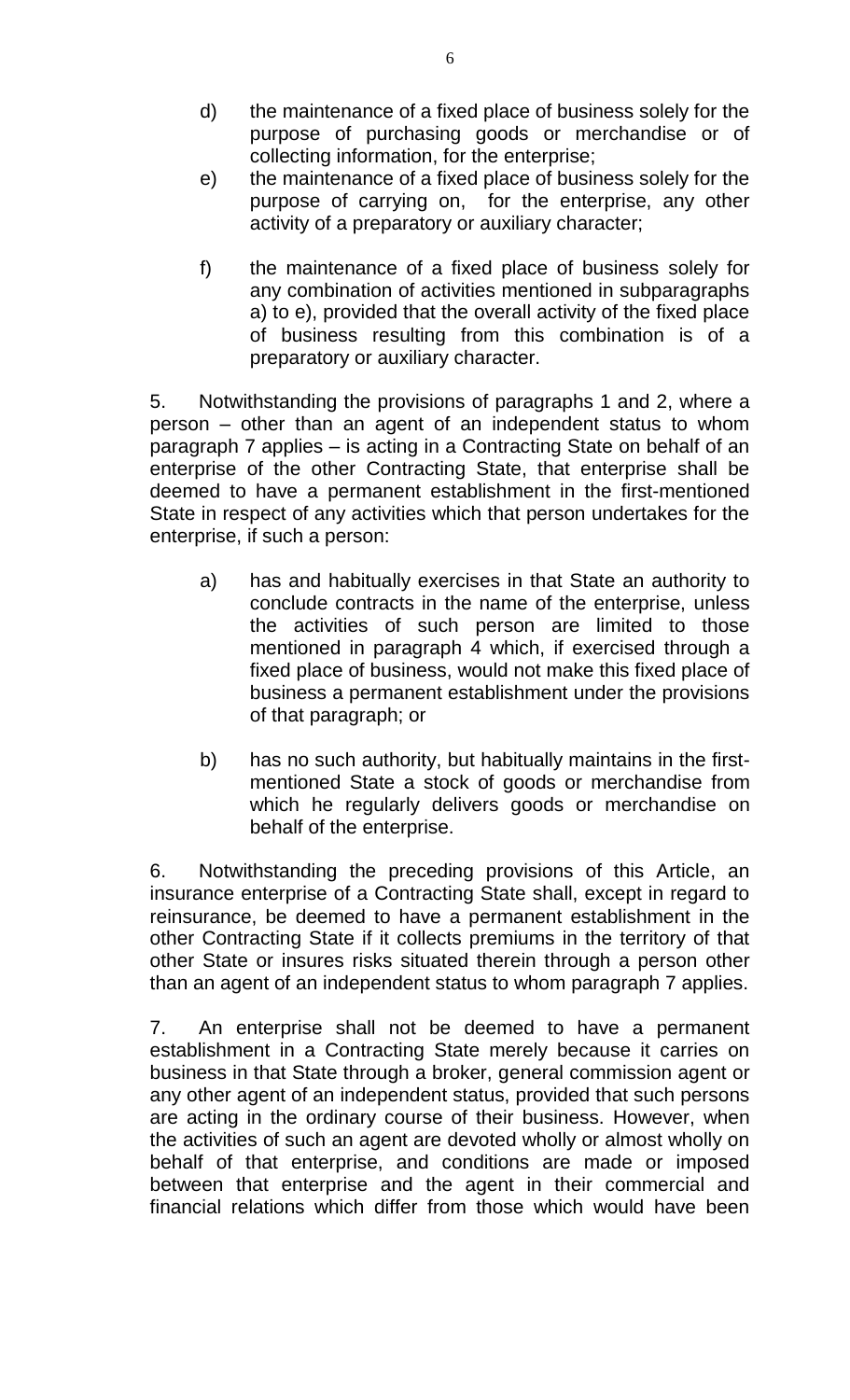made between independent enterprises, he will not be considered an agent of an independent status within the meaning of this paragraph.

8. The fact that a company which is a resident of a Contracting State controls or is controlled by a company which is a resident of the other Contracting State, or which carries on business in that other State (whether through a permanent establishment or otherwise), shall not of itself constitute either company a permanent establishment of the other.

# **ARTICLE 6 INCOME FROM IMMOVABLE PROPERTY**

1. Income derived by a resident of a Contracting State from immovable property (including income from agriculture or forestry) situated in the other Contracting State may be taxed in that other State.

2. The term "immovable property" shall have the meaning which it has under the law of the Contracting State in which the property in question is situated. The term shall in any case include property accessory to immovable property, livestock and equipment used in agriculture and forestry, rights to which the provisions of general law respecting landed property apply, usufruct of immovable property and rights to variable or fixed payments as consideration for the working of, or the right to work, mineral deposits, sources and other natural resources; ships and aircraft shall not be regarded as immovable property.

3. The provisions of paragraph 1 shall apply to income derived from the direct use, letting, or use in any other form of immovable property.

4. The provisions of paragraphs 1 and 3 shall also apply to the income from immovable property of an enterprise.

# **ARTICLE 7 BUSINESS PROFITS**

1. The profits of an enterprise of a Contracting State shall be taxable only in that State unless the enterprise carries on business in the other Contracting State through a permanent establishment situated therein. If the enterprise carries on business as aforesaid, the profits of the enterprise may be taxed in the other State but only so much of them as is attributable to that permanent establishment.

2. Subject to the provisions of paragraph 3, where an enterprise of a Contracting State carries on business in the other Contracting State through a permanent establishment situated therein, there shall in each Contracting State be attributed to that permanent establishment the profits which it might be expected to make if it were a distinct and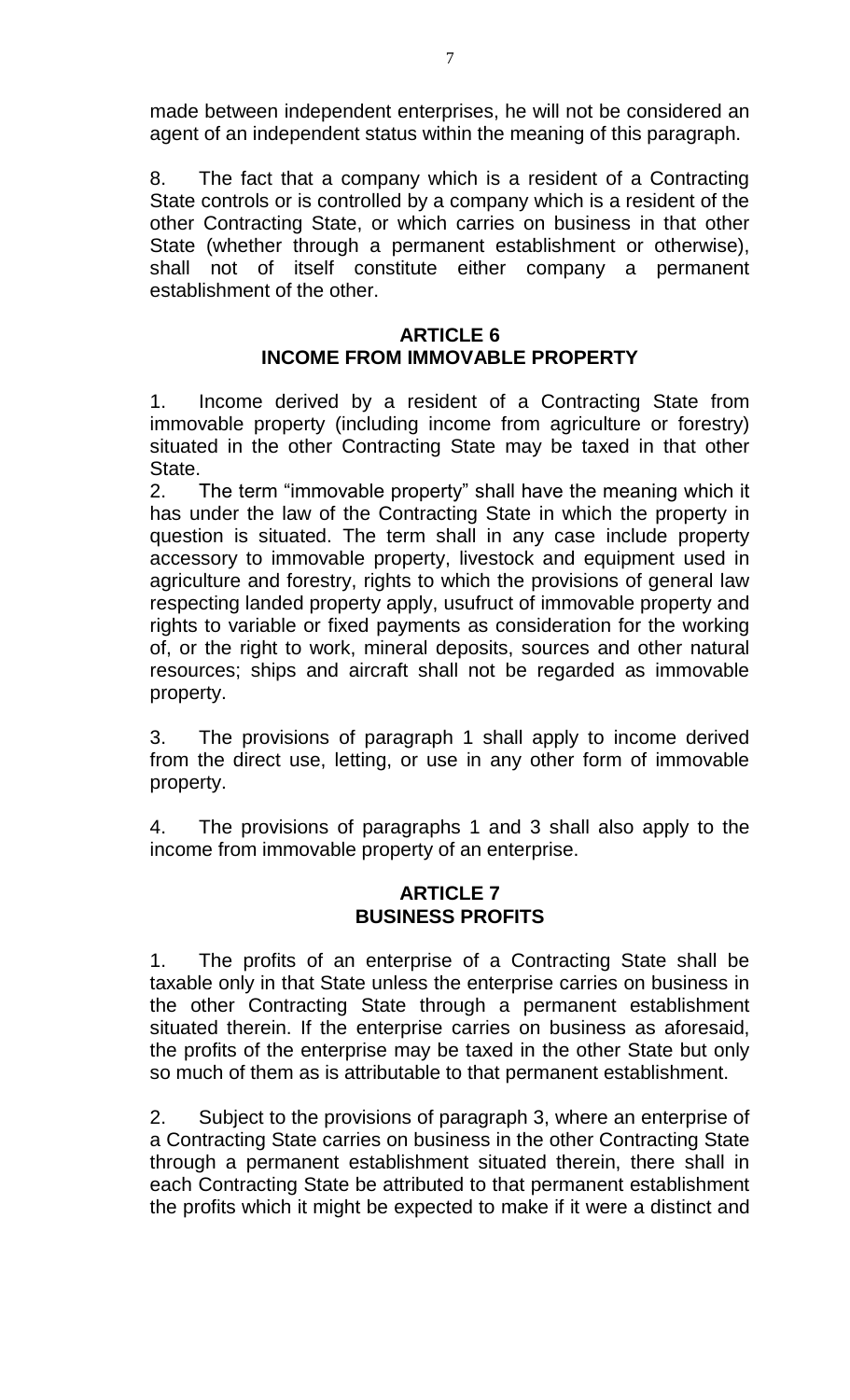separate enterprise engaged in the same or similar activities under the same or similar conditions and dealing wholly independently with the enterprise of which it is a permanent establishment.

3. In determining the profits of a permanent establishment, there shall be allowed as deductions expenses which are incurred for the purposes of the permanent establishment, including executive and general administrative expenses so incurred, whether in the State in which the permanent establishment is situated or elsewhere.

4. Insofar as it has been customary in a Contracting State to determine the profits to be attributed to a permanent establishment on the basis of an apportionment of the total profits of the enterprise to its various parts, nothing in paragraph 2 shall preclude that Contracting State from determining the profits to be taxed by such an apportionment as may be customary; the method of apportionment adopted shall, however, be such that the result shall be in accordance with the principles contained in this Article.

5. No profits shall be attributed to a permanent establishment by reason of the mere purchase by that permanent establishment of goods or merchandise for the enterprise.

6. For the purposes of the preceding paragraphs, the profits to be attributed to the permanent establishment shall be determined by the same method year by year unless there is good and sufficient reason to the contrary.

7. Where profits include items of income which are dealt with separately in other Articles of this Convention, then the provisions of those Articles shall not be affected by the provisions of this Article.

# **ARTICLE 8 INTERNATIONAL TRAFFIC**

1. Profits of an enterprise of a Contracting State from the operation of ships or aircraft in international traffic shall be taxable only in that State.

2. The provisions of paragraph 1 shall also apply to profits from the participation in a pool, a joint business or an international operating agency.

3. The provisions of this Convention shall not apply with regard to the charges, tolls or similar payments that might be charged upon crossing the Panama Canal.

# **ARTICLE 9 ASSOCIATED ENTERPRISES**

1. Where: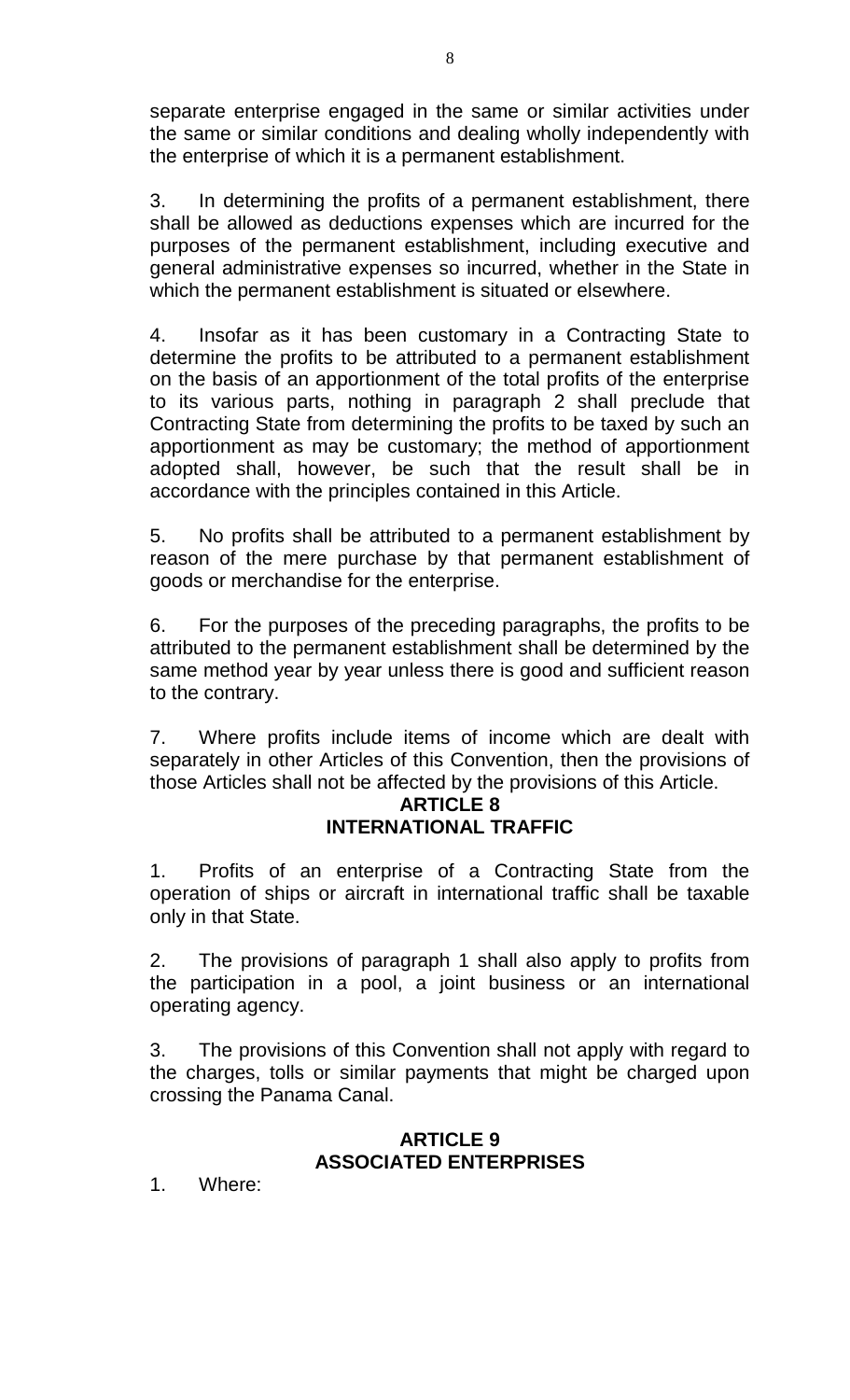- a) an enterprise of a Contracting State participates directly or indirectly in the management, control or capital of an enterprise of the other Contracting State, or
- b) the same persons participate directly or indirectly in the management, control or capital of an enterprise of a Contracting State and an enterprise of the other Contracting State,

and in either case conditions are made or imposed between the two enterprises in their commercial or financial relations which differ from those which would be made between independent enterprises, then any profits which would, but for those conditions, have accrued to one of the enterprises, but, by reason of those conditions, have not so accrued, may be included in the profits of that enterprise and taxed accordingly.

2. Where a Contracting State includes in the profits of an enterprise of that State - and taxes accordingly - profits on which an enterprise of the other Contracting State has been charged to tax in that other State and the profits so included are profits which would have accrued to the enterprise of the first-mentioned State if the conditions made between the two enterprises had been those which would have been made between independent enterprises, then that other State shall make an appropriate adjustment to the amount of the tax charged therein on those profits. In determining such adjustment, due regard shall be had to the other provisions of this Convention and the competent authorities of the Contracting States shall, if necessary, consult each other.

3. The provisions of paragraph 2 shall not apply in the case of fraud, gross negligence, or willful default.

# **ARTICLE 10 DIVIDENDS**

1. Dividends paid by a company which is a resident of a Contracting State to a resident of the other Contracting State may be taxed in that other State.

2. However, such dividends may also be taxed in the Contracting State of which the company paying the dividends is a resident and according to the laws of that State, but if the beneficial owner of the dividends is a resident of the other Contracting State, the tax so charged shall not exceed 10 per cent of the gross amount of the dividends.

The competent authorities of the Contracting States shall by mutual agreement settle the mode of application of this limitation.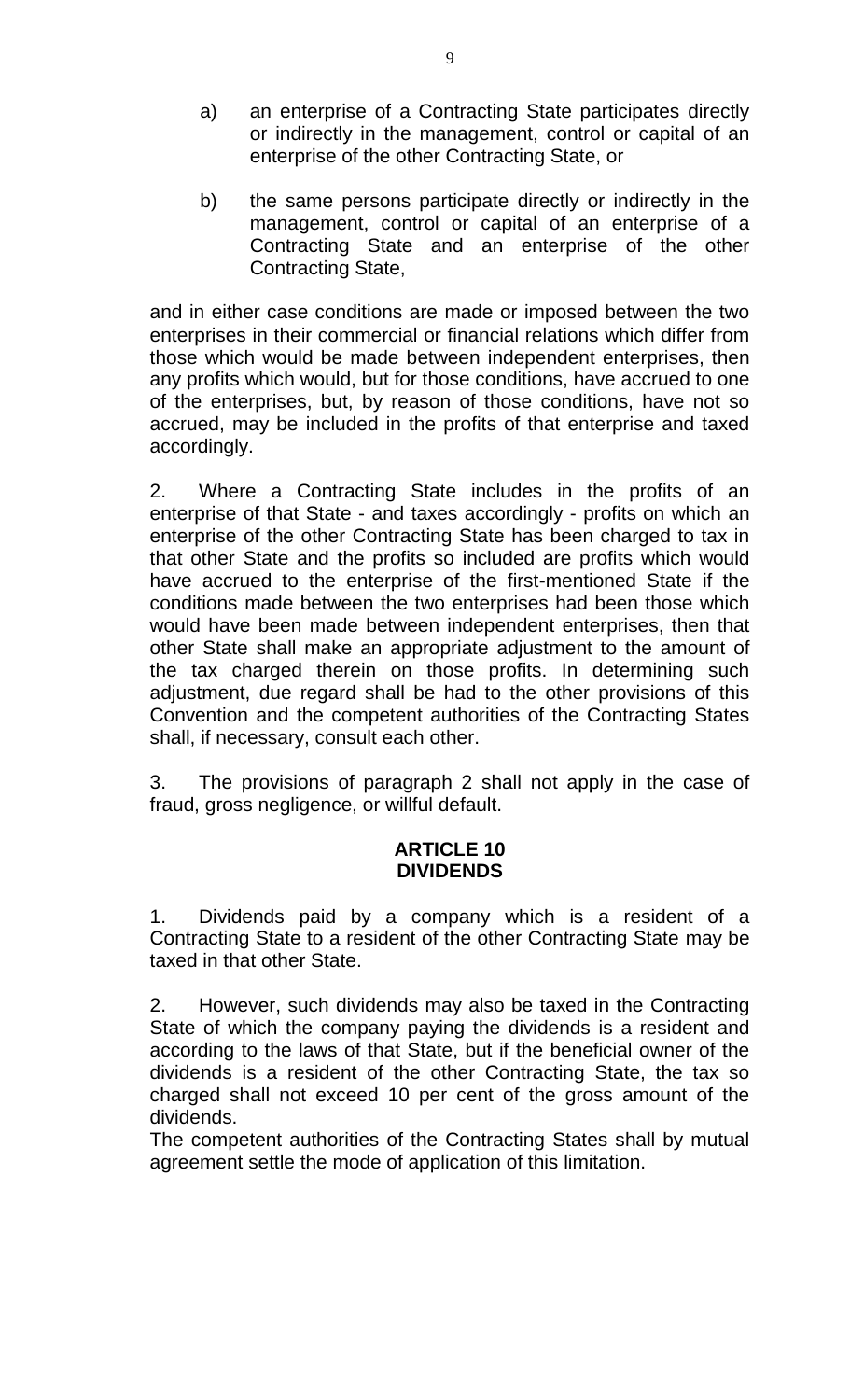This paragraph shall not affect the taxation of the company in respect of the profits out of which the dividends are paid.

3. The term "dividends" as used in this Article means income from shares or other rights, not being debt-claims, participating in profits, as well as other income which is subjected to the same taxation treatment as income from shares by the laws of the State of which the company making the payment is a resident.

4. The provisions of paragraphs 1 and 2 shall not apply if the beneficial owner of the dividends, being a resident of a Contracting State, carries on business in the other Contracting State of which the company paying the dividends is a resident through a permanent establishment situated therein and the holding in respect of which the dividends are paid is effectively connected with such permanent establishment. In such case the provisions of Article 7 shall apply.

5. Where a company which is a resident of a Contracting State derives profits or income from the other Contracting State, that other State may not impose any tax on the dividends paid by the company, except insofar as such dividends are paid to a resident of that other State or insofar as the holding in respect of which the dividends are paid is effectively connected with a permanent establishment situated in that other State, nor subject the company's undistributed profits to a tax on the company's undistributed profits, even if the dividends paid or the undistributed profits consist wholly or partly of profits or income arising in such other State.

6. Notwithstanding any other provision of this Convention, profits of a company which is a resident of a Contracting State and which carries on business in the other Contracting State through a permanent establishment situated therein may, after having been taxed under Article 7, be taxed on the remaining amount in the Contracting State in which the permanent establishment is situated, but the tax so charged shall not exceed 5 per cent of such remaining amount.

# **ARTICLE 11 INTEREST**

1. Interest arising in a Contracting State and paid to a resident of the other Contracting State may be taxed in that other State.

2. However, such interest may also be taxed in the Contracting State in which it arises and according to the laws of that State, but if the beneficial owner of the interest is a resident of the other Contracting State, the tax so charged shall not exceed: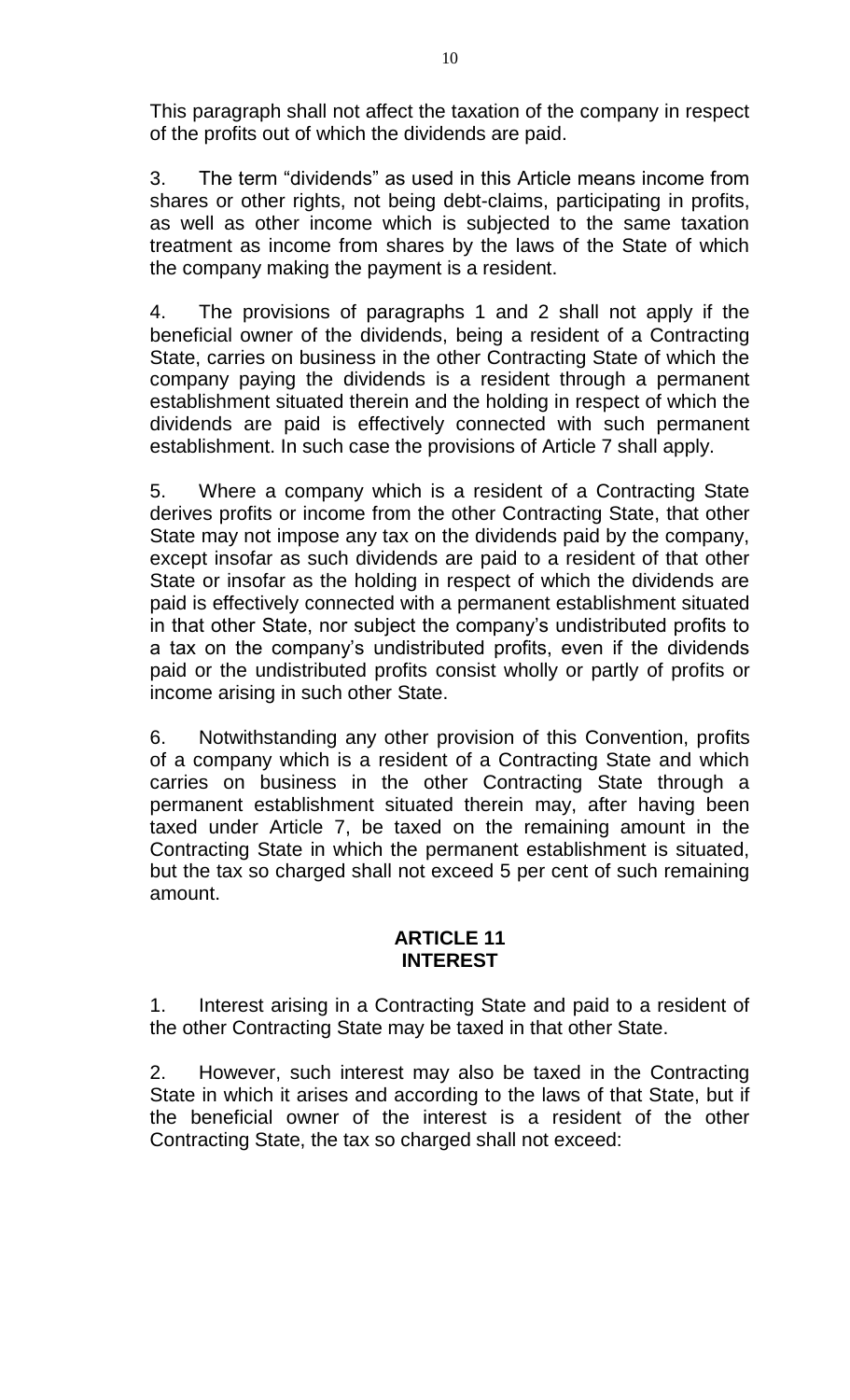- a) 5 per cent of the gross amount of the interest if the beneficial owner is a bank that is a resident of the other Contracting State; and
- b) 10 per cent of the gross amount of the interest in all other cases.

3. Notwithstanding the provisions of paragraph 2, interest arising in a Contracting State and paid to a resident of the other Contracting State who is the beneficial owner thereof shall be taxable only in that other State if such interest is paid:

- a) in connection with the sale on credit of any merchandise or equipment;
- b) to the Government of the other Contracting State, including any political subdivision or local authority thereof, the Central Bank or any financial institution owned or controlled by that Government;
- c) to a resident of the other State in connection with any loan or credit guaranteed by the Government of the other State, including any political subdivision or local authority thereof, the Central Bank or any financial institution owned or controlled by that Government, provided that the loan or credit concerned is granted for a period of not less than four years.

The competent authorities of the Contracting States shall by mutual agreement settle the mode of application of the limitations mentioned in paragraphs 2 and 3.

4. The term "interest" as used in this Article means income from debt-claims of every kind, whether or not secured by mortgage and whether or not carrying a right to participate in the debtor's profits, and in particular, income from government securities and income from bonds or debentures, including premiums and prizes attaching to such securities, bonds or debentures. Penalty charges for late payment shall not be regarded as interest for the purposes of this Article. The term "interest" shall not include any item of income which is considered as a dividend under the provisions of paragraph 3 of Article 10.

5. The provisions of paragraphs 1, 2 and 3 shall not apply if the beneficial owner of the interest, being a resident of a Contracting State, carries on business in the other Contracting State in which the interest arises through a permanent establishment situated therein and the debt-claim in respect of which the interest is paid is effectively connected with such permanent establishment. In such case the provisions of Article 7 shall apply.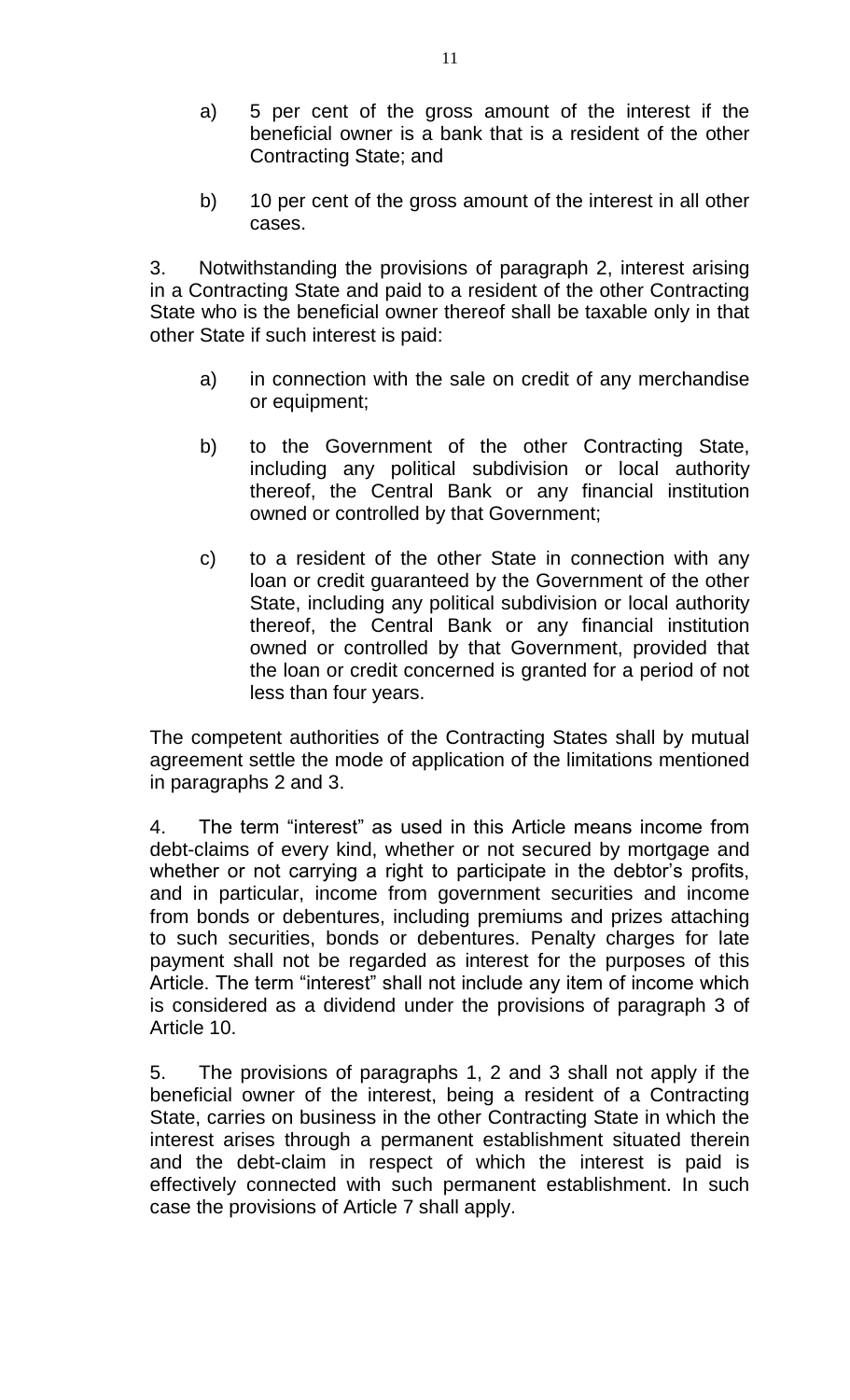6. Interest shall be deemed to arise in a Contracting State when the payer is a resident of that State. Where, however, the person paying the interest, whether he is a resident of a Contracting State or not, has in a Contracting State a permanent establishment in connection with which the indebtedness on which the interest is paid was incurred, and such interest is borne by such permanent establishment, then such interest shall be deemed to arise in the Contracting State in which the permanent establishment is situated.

7. Where, by reason of a special relationship between the payer and the beneficial owner or between both of them and some other person, the amount of the interest, having regard to the debt-claim for which it is paid, exceeds the amount which would have been agreed upon by the payer and the beneficial owner in the absence of such relationship, the provisions of this Article shall apply only to the lastmentioned amount. In such case, the excess part of the payments shall remain taxable according to the laws of each Contracting State, due regard being had to the other provisions of this Convention.

## **ARTICLE 12 ROYALTIES**

1. Royalties arising in a Contracting State and paid to a resident of the other Contracting State may be taxed in that other State.

2. However, such royalties may also be taxed in the Contracting State in which they arise and according to the laws of that State, but if the beneficial owner of the royalties is a resident of the other Contracting State, the tax so charged shall not exceed 10 per cent of the gross amount of the royalties.

The competent authorities of the Contracting States shall by mutual agreement settle the mode of application of this limitation.

3. The term "royalties" as used in this Article means payments of any kind received as a consideration for the use of, or the right to use, any copyright of literary, artistic or scientific work including cinematograph films, and films or tapes for television or radio broadcasting, any patent, trade mark, design or model, plan, secret formula or process, or any industrial, commercial or scientific equipment, or for information concerning industrial, commercial or scientific experience.

4. The provisions of paragraphs 1 and 2 shall not apply if the beneficial owner of the royalties, being a resident of a Contracting State, carries on business in the other Contracting State in which the royalties arise through a permanent establishment situated therein and the right or property in respect of which the royalties are paid is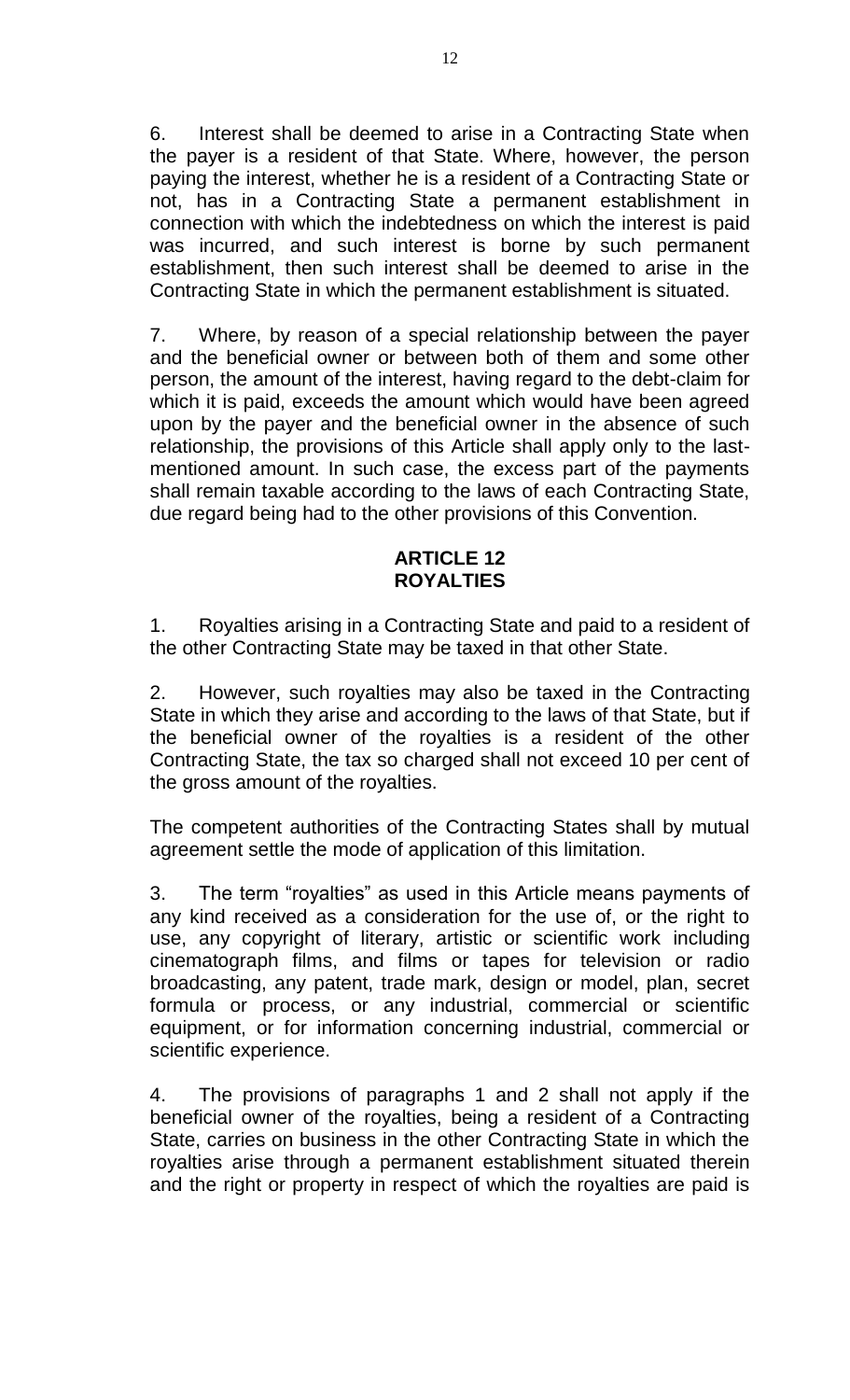effectively connected with such permanent establishment. In such case the provisions of Article 7 shall apply.

5. Royalties shall be deemed to arise in a Contracting State when the payer is a resident of that State. Where, however, the person paying the royalties, whether he is a resident of a Contracting State or not, has in a Contracting State a permanent establishment in connection with which the liability to pay the royalties was incurred, and such royalties are borne by such permanent establishment, then such royalties shall be deemed to arise in the Contracting State in which the permanent establishment is situated.

6. Where, by reason of a special relationship between the payer and the beneficial owner or between both of them and some other person, the amount of the royalties, having regard to the use, right or information for which they are paid, exceeds the amount which would have been agreed upon by the payer and the beneficial owner in the absence of such relationship, the provisions of this Article shall apply only to the last-mentioned amount. In such case, the excess part of the payments shall remain taxable according to the laws of each Contracting State, due regard being had to the other provisions of this Convention.

# **ARTICLE 13 CAPITAL GAINS**

1. Gains derived by a resident of a Contracting State from the alienation of immovable property referred to in Article 6 and situated in the other Contracting State may be taxed in that other State.

2. Gains from the alienation of movable property forming part of the business property of a permanent establishment which an enterprise of a Contracting State has in the other Contracting State, including such gains from the alienation of such a permanent establishment (alone or with the whole enterprise), may be taxed in that other State.

3. Gains derived by an enterprise of a Contracting State from the alienation of ships or aircraft operated in international traffic or of movable property pertaining to the operation of such ships or aircraft shall be taxable only in that Contracting State.

4. Gains derived by a resident of a Contracting State from the alienation of shares or other interests in a company, which is a resident of the other Contracting State, may be taxed in that other State.

5. Gains from the alienation of any property, other than that referred to in paragraphs 1, 2, 3 and 4, shall be taxable only in the Contracting State of which the alienator is a resident.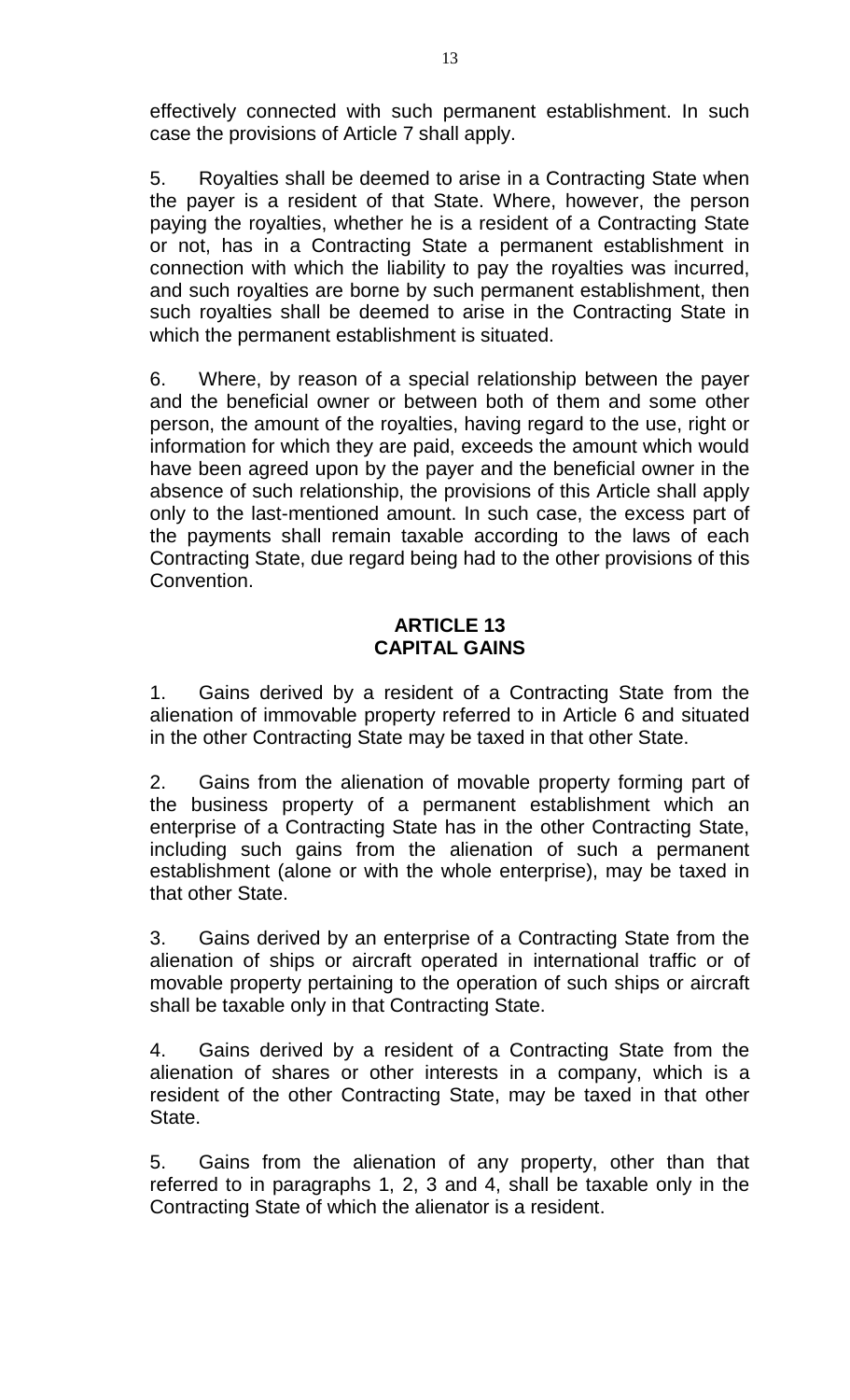#### **ARTICLE 14 INCOME FROM EMPLOYMENT**

1. Subject to the provisions of Articles 15, 17 and 18, salaries, wages and other similar remuneration derived by a resident of a Contracting State in respect of an employment shall be taxable only in that State unless the employment is exercised in the other Contracting State. If the employment is so exercised, such remuneration as is derived therefrom may be taxed in that other State.

2. Notwithstanding the provisions of paragraph 1, remuneration derived by a resident of a Contracting State in respect of an employment exercised in the other Contracting State shall be taxable only in the first-mentioned State if all the following conditions are met:

- a) the recipient is employed in the other State for a period or periods not exceeding in the aggregate 183 days in any twelve month period commencing or ending in the fiscal year concerned, and
- b) the remuneration is paid by, or on behalf of, an employer who is not a resident of the other State, and
- c) the remuneration is not borne by a permanent establishment which the employer has in the other State.

3. In the computation of the periods mentioned in subparagraph a) of paragraph 2, the following days shall be included:

- a) all days of physical presence including days of arrivals and departures, and
- b) days spent outside the State of activity such as Saturdays and Sundays, national holidays, holidays, and business trips directly connected with the employment of the recipient in that State, after which the activity was resumed in the territory of that State.

4. The term "employer" mentioned in subparagraph b) of paragraph 2 means the person having right on the work produced and bearing the responsibility and risk connected with the performance of the work.

5. Notwithstanding the preceding provisions of this Article, remuneration derived in respect of an employment exercised aboard a ship or aircraft operated by an enterprise of a Contracting State in international traffic may be taxed in that State.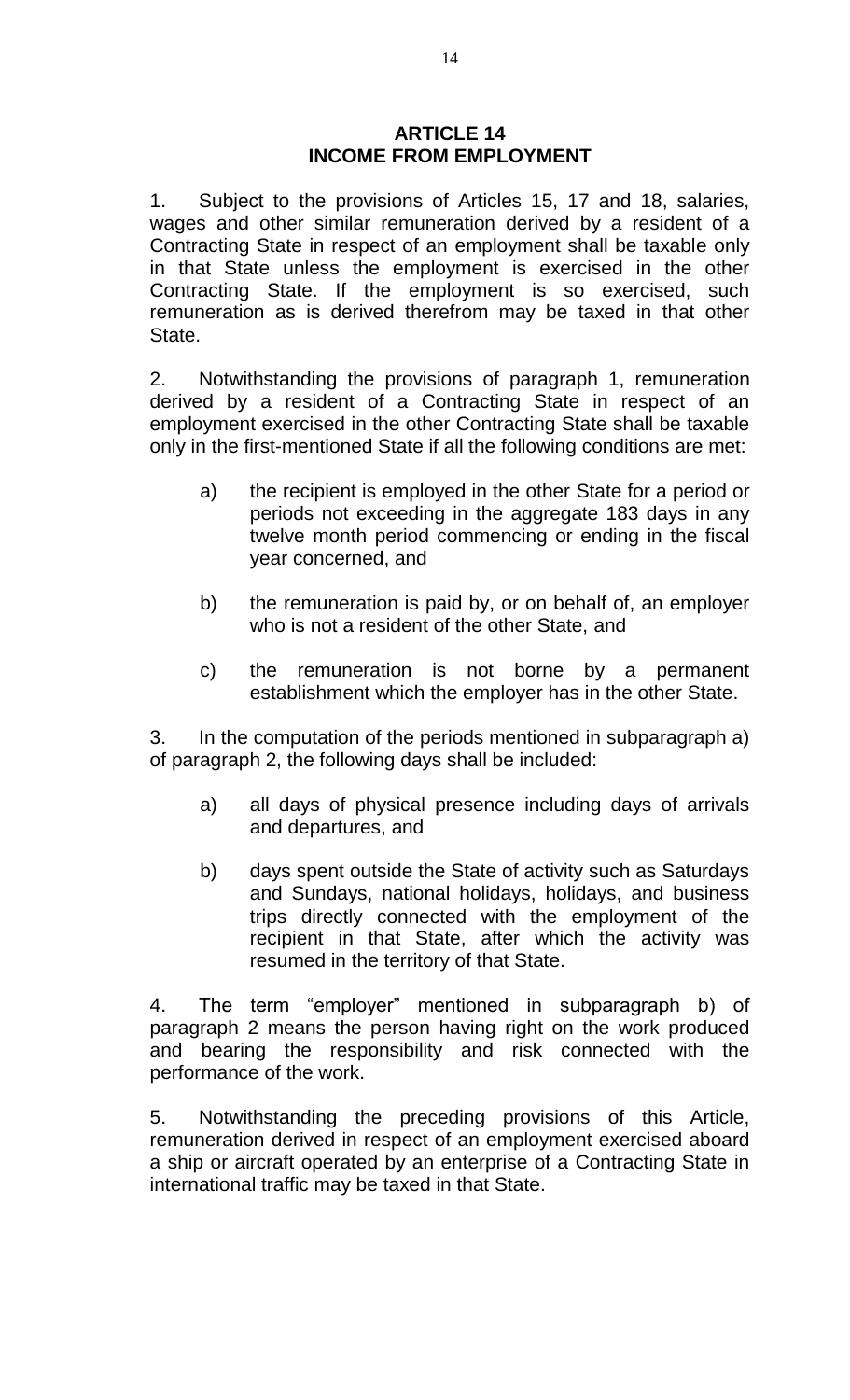# **ARTICLE 15 DIRECTORS' FEES**

Directors' fees and other similar payments derived by a resident of a Contracting State in his capacity as a member of the board of directors or any other similar organ of a company which is a resident of the other Contracting State may be taxed in that other State.

#### **ARTICLE 16 ARTISTES AND SPORTSPERSONS**

1. Notwithstanding the provisions of Articles 7 and 14, income derived by a resident of a Contracting State as an entertainer, such as a theatre, motion picture, radio or television artiste, or a musician, or as a sportsperson, from his personal activities as such exercised in the other Contracting State, may be taxed in that other State.

2. Where income in respect of personal activities exercised by an entertainer or a sportsperson in his capacity as such accrues not to the entertainer or sportsperson himself but to another person, that income may, notwithstanding the provisions of Articles 7 and 14, be taxed in the Contracting State in which the activities of the entertainer or sportsperson are exercised.

## **ARTICLE 17 PENSIONS**

Subject to the provisions of paragraph 2 of Article 18, pensions and other similar remuneration paid to a resident of a Contracting State in consideration of past employment shall be taxable only in that State.

# **ARTICLE 18 GOVERNMENT SERVICE**

- 1. a) Salaries, wages and other similar remuneration paid by a Contracting State or a political subdivision or a local authority thereof to an individual in respect of services rendered to that State or subdivision or authority shall be taxable only in that State.
	- b) However, such salaries, wages and other similar remuneration shall be taxable only in the other Contracting State if the services are rendered in that State and the individual is a resident of that State who:
		- (i) is a national of that State; or
		- (ii) did not become a resident of that State solely for the purpose of rendering the services.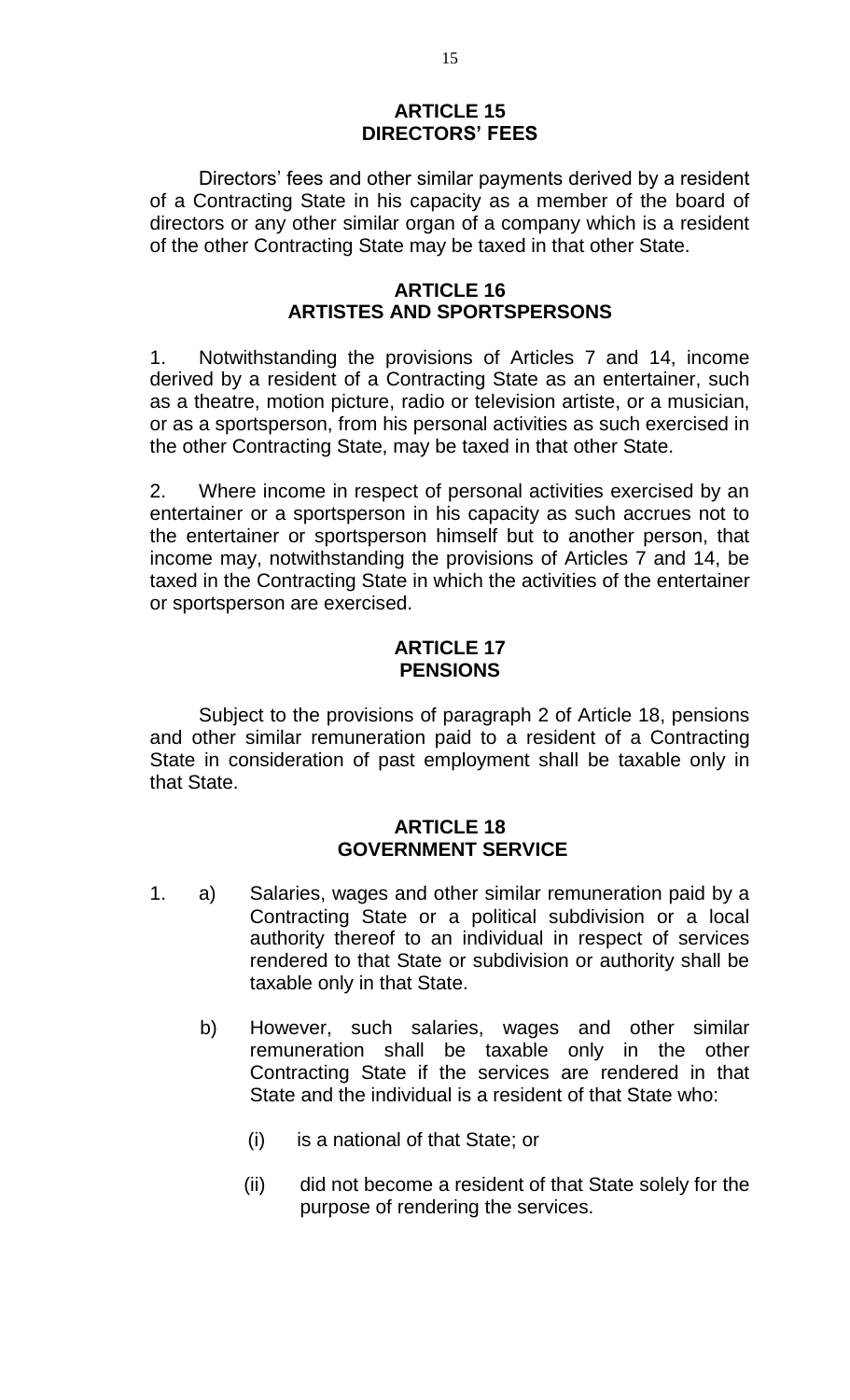- 2. a) Notwithstanding the provisions of paragraph 1, pensions and other similar remuneration paid by, or out of funds created by, a Contracting State or a political subdivision or a local authority thereof to an individual in respect of services rendered to that State or subdivision or authority shall be taxable only in that State.
	- b) However, such pensions and other similar remuneration shall be taxable only in the other Contracting State if the individual is a resident of, and a national of, that State.

3. The provisions of Articles 14, 15, 16 and 17 shall apply to salaries, wages, pensions, and other similar remuneration in respect of services rendered in connection with a business carried on by a Contracting State or a political subdivision or a local authority thereof.

#### **ARTICLE 19 STUDENTS**

Payments which a student or business apprentice who is or was immediately before visiting a Contracting State a resident of the other Contracting State and who is present in the first-mentioned State solely for the purpose of his education or training receives for the purpose of his maintenance, education or training shall not be taxed in that State, provided that such payments arise from sources outside that State.

# **ARTICLE 20 OTHER INCOME**

Items of income of a resident of a Contracting State, wherever arising, not dealt with in the foregoing Articles of this Convention shall be taxable only in that State. However, if such income is derived from sources within the other Contracting State, that income may also be taxed in that other State.

# **ARTICLE 21 ELIMINATION OF DOUBLE TAXATION**

1. Subject to the provisions of the laws of the Czech Republic regarding the elimination of double taxation, in the case of a resident of the Czech Republic, double taxation shall be eliminated as follows:

The Czech Republic, when imposing taxes on its residents, may include in the tax base upon which such taxes are imposed the items of income which according to the provisions of this Convention may also be taxed in Panama, but shall allow as a deduction from the amount of tax computed on such a base an amount equal to the tax paid in Panama. Such deduction shall not, however, exceed that part of the Czech tax, as computed before the deduction is given, which is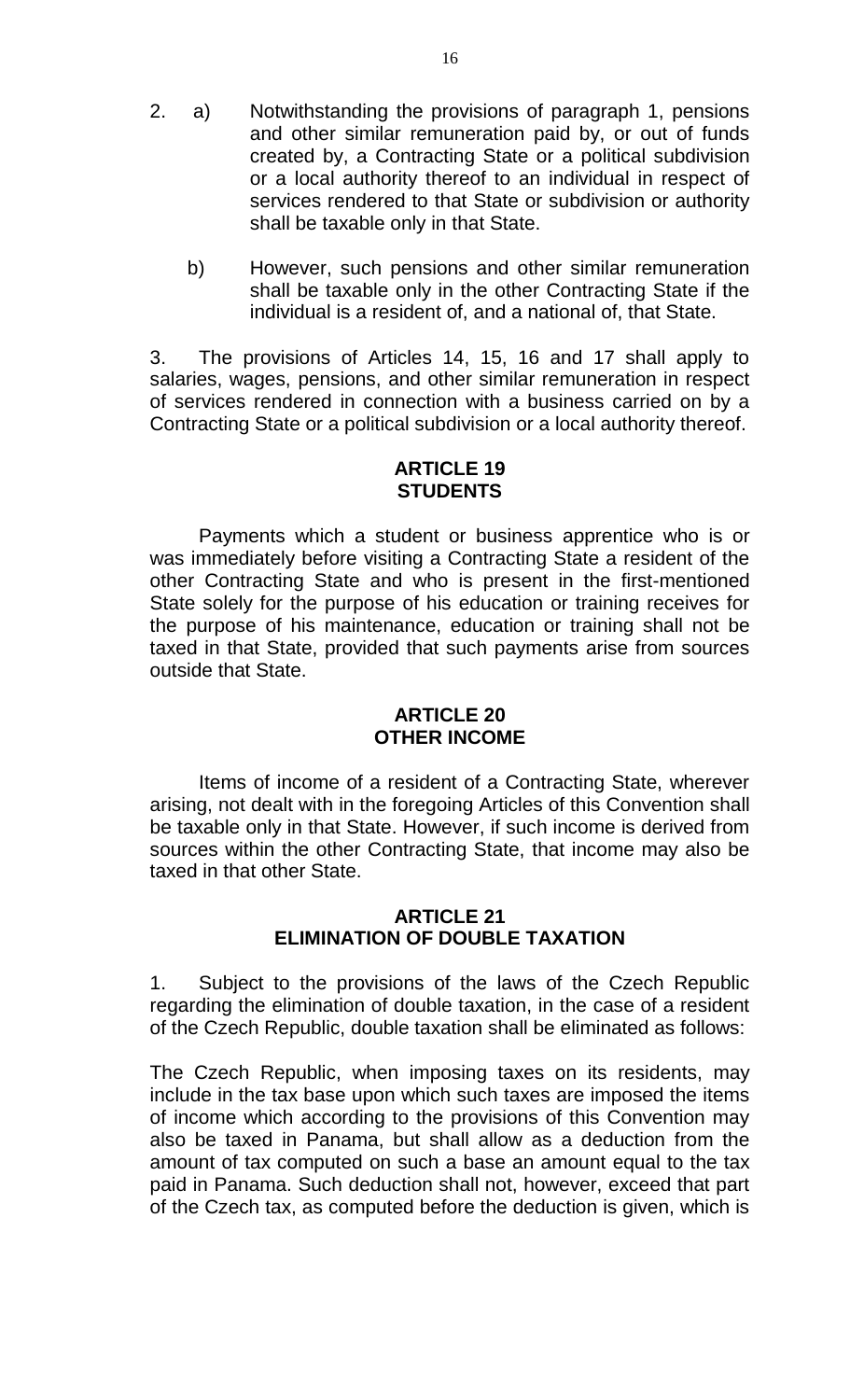appropriate to the income which, in accordance with the provisions of this Convention, may be taxed in Panama.

2. In Panama, double taxation shall be eliminated as follows:

Where a resident of Panama derives income which, in accordance with the provisions of this Convention, may be taxed in the Czech Republic, Panama will exempt such income from taxation.

3. Where in accordance with any provision of the Convention income derived by a resident of a Contracting State is exempt from tax in that State, such State may nevertheless, in calculating the amount of tax on the remaining income of such resident, take into account the exempted income.

# **ARTICLE 22 NON DISCRIMINATION**

1. Nationals of a Contracting State shall not be subjected in the other Contracting State to any taxation or any requirement connected therewith, which is other or more burdensome than the taxation and connected requirements to which nationals of that other State in the same circumstances, in particular with respect to residence, are or may be subjected. This provision shall, notwithstanding the provisions of Article 1, also apply to persons who are not residents of one or both of the Contracting States.

2. The taxation on a permanent establishment which an enterprise of a Contracting State has in the other Contracting State shall not be less favorably levied in that other State than the taxation levied on enterprises of that other State carrying on the same activities. This provision shall not be construed as obliging a Contracting State to grant to residents of the other Contracting State any personal allowances, reliefs and reductions for taxation purposes on account of civil status or family responsibilities which it grants to its own residents.

3. Except where the provisions of paragraph 1 of Article 9, paragraph 7 of Article 11, or paragraph 6 of Article 12, apply, interest, royalties and other disbursements paid by an enterprise of a Contracting State to a resident of the other Contracting State shall, for the purpose of determining the taxable profits of such enterprise, be deductible under the same conditions as if they had been paid to a resident of the first-mentioned State.

4. Enterprises of a Contracting State, the capital of which is wholly or partly owned or controlled, directly or indirectly, by one or more residents of the other Contracting State, shall not be subjected in the first-mentioned State to any taxation or any requirement connected therewith which is other or more burdensome than the taxation and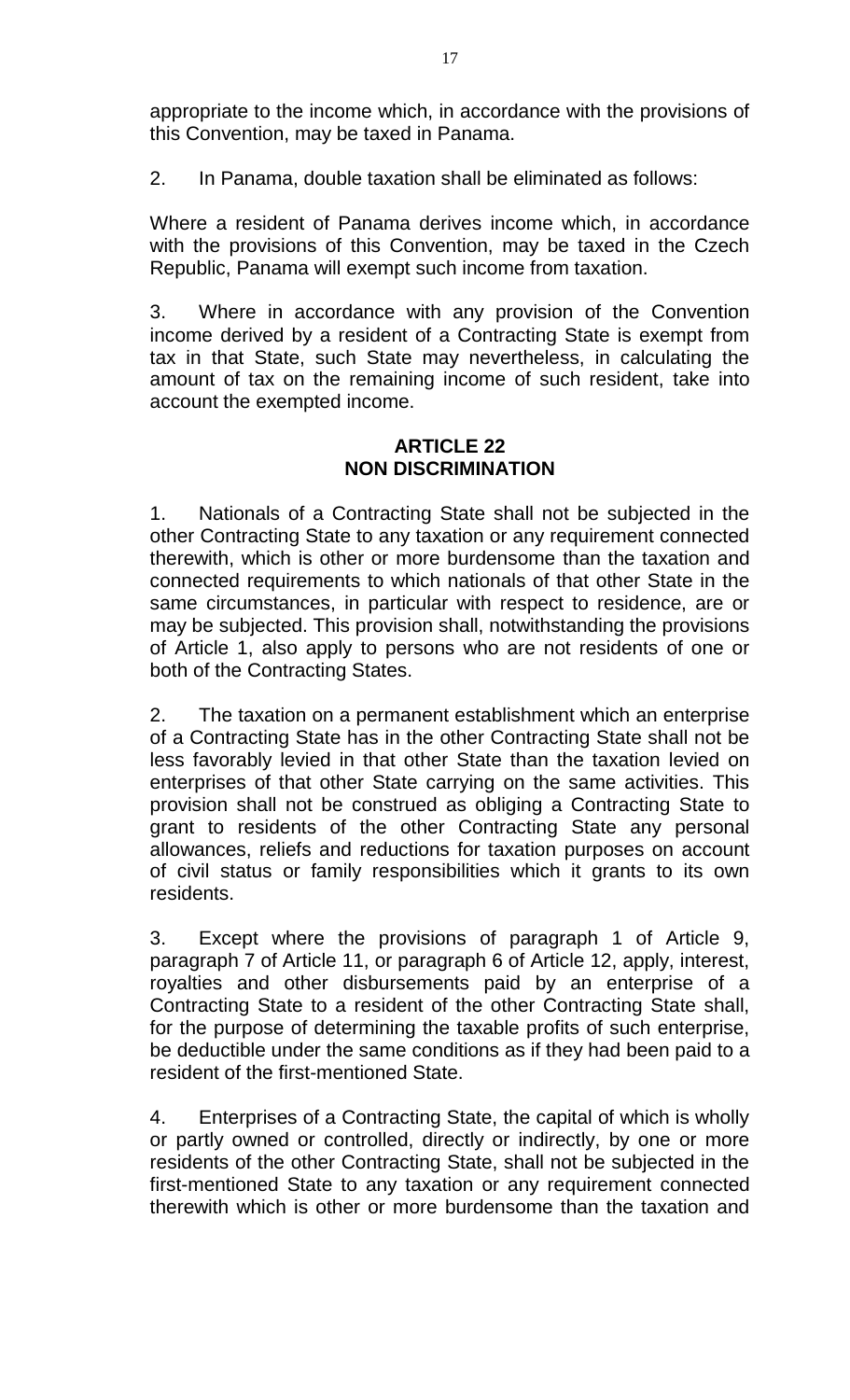connected requirements to which other similar enterprises of the firstmentioned State are or may be subjected.

5. The provisions of this Article shall, notwithstanding the provisions of Article 2, apply to taxes of every kind and description.

# **ARTICLE 23 MUTUAL AGREEMENT PROCEDURE**

1. Where a person considers that the actions of one or both of the Contracting States result or will result for him in taxation not in accordance with the provisions of this Convention, he may, irrespective of the remedies provided by the domestic law of those States, present his case to the competent authority of the Contracting State of which he is a resident or, if his case comes under paragraph 1 of Article 22, to that of the Contracting State of which he is a national. The case must be presented within three years from the first notification of the action resulting in taxation not in accordance with the provisions of the Convention.

2. The competent authority shall endeavor, if the objection appears to it to be justified and if it is not itself able to arrive at a satisfactory solution, to resolve the case by mutual agreement with the competent authority of the other Contracting State, with a view to the avoidance of taxation which is not in accordance with the Convention. Any agreement reached shall be implemented notwithstanding any time limits in the domestic law of the Contracting States.

3. The competent authorities of the Contracting States shall endeavor to resolve by mutual agreement any difficulties or doubts arising as to the interpretation or application of the Convention. They may also consult together for the elimination of double taxation in cases not provided for in the Convention.

4. The competent authorities of the Contracting States may communicate with each other directly for the purpose of reaching an agreement in the sense of the preceding paragraphs.

# **ARTICLE 24 EXCHANGE OF INFORMATION**

1. The competent authorities of the Contracting States shall exchange such information as is foreseeably relevant for carrying out the provisions of this Convention or to the administration or enforcement of the domestic laws concerning taxes of every kind and description imposed on behalf of the Contracting States, or of their political subdivisions or local authorities, insofar as the taxation thereunder is not contrary to the Convention. The exchange of information is not restricted by Articles 1 and 2.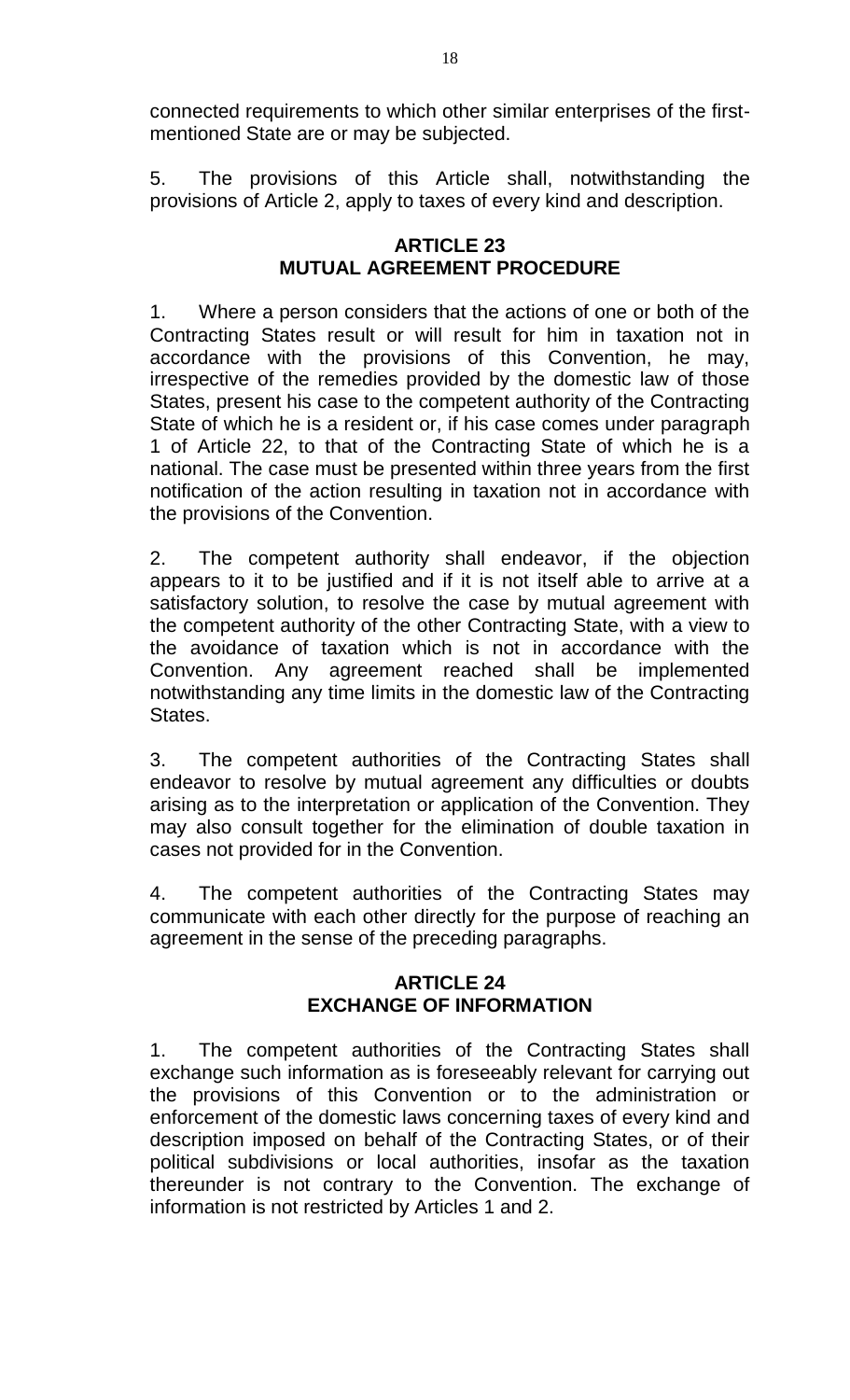2. Any information received under paragraph 1 by a Contracting State shall be treated as secret in the same manner as information obtained under the domestic laws of that State and shall be disclosed only to persons or authorities (including courts and administrative bodies) concerned with the assessment or collection of, the enforcement or prosecution in respect of, the determination of appeals in relation to the taxes referred to in paragraph 1, or the oversight of the above. Such persons or authorities shall use the information only for such purposes. They may disclose the information in public court proceedings or in judicial decisions.

3. In no case shall the provisions of paragraphs 1 and 2 be construed so as to impose on a Contracting State the obligation:

- a) to carry out administrative measures at variance with the laws and administrative practice of that or of the other Contracting State;
- b) to supply information which is not obtainable under the laws or in the normal course of the administration of that or of the other Contracting State;
- c) to supply information which would disclose any trade, business, industrial, commercial or professional secret or trade process, or information the disclosure of which would be contrary to public policy (ordre public).

4. If information is requested by a Contracting State in accordance with this Article, the other Contracting State shall use its information gathering measures to obtain the requested information, even though that other State may not need such information for its own tax purposes. The obligation contained in the preceding sentence is subject to the limitations of paragraph 3 but in no case shall such limitations be construed to permit a Contracting State to decline to supply information solely because it has no domestic interest in such information.

5. In no case shall the provisions of paragraph 3 be construed to permit a Contracting State to decline to supply information solely because the information is held by a bank, other financial institution, nominee or person acting in an agency or a fiduciary capacity or because it relates to ownership interests in a person.

# **ARTICLE 25 MEMBERS OF DIPLOMATIC MISSIONS AND CONSULAR POSTS**

Nothing in this Convention shall affect the fiscal privileges of members of diplomatic missions or consular posts under the general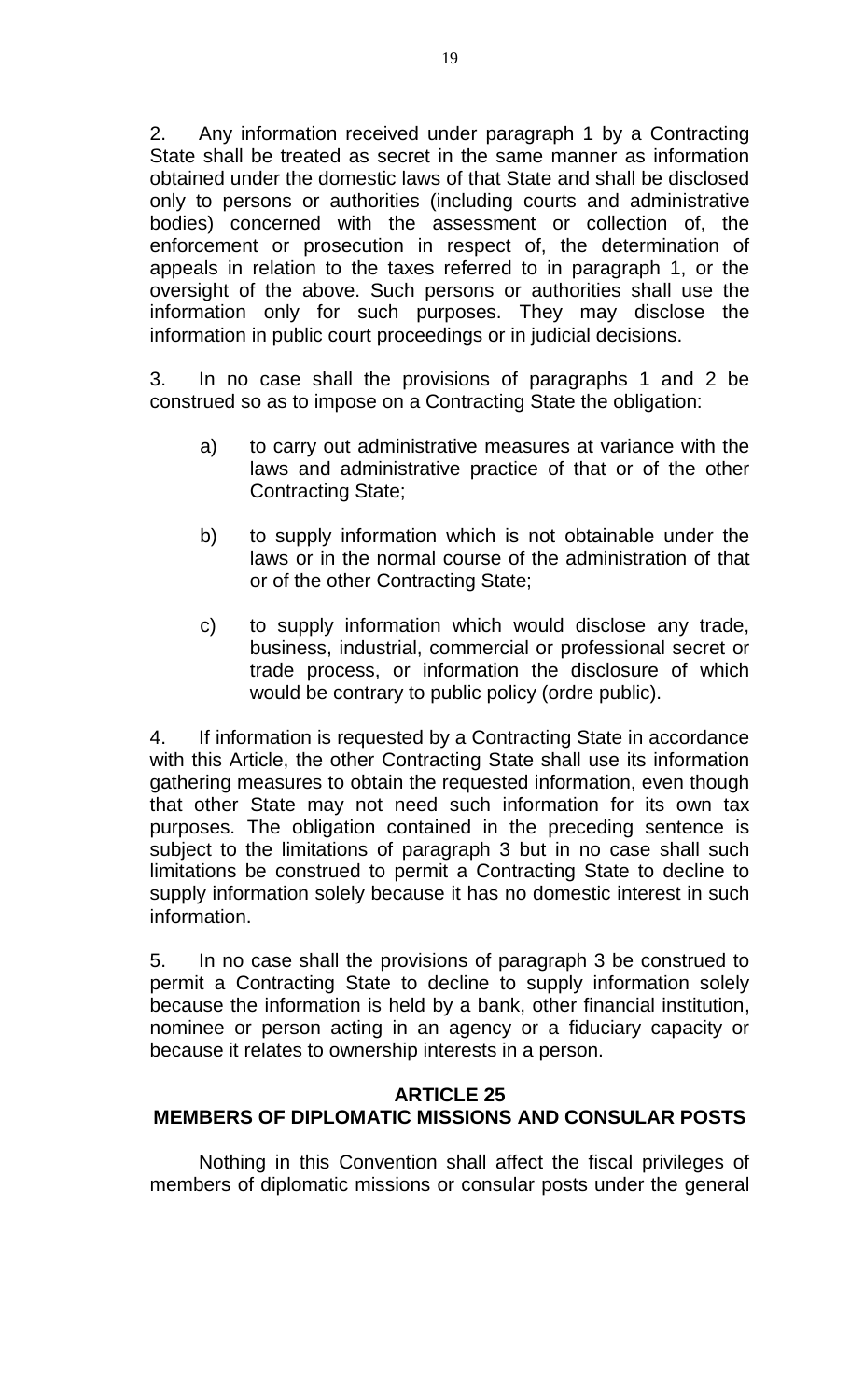rules of international law or under the provisions of special agreements.

#### **ARTICLE 26 MISCELLANEOUS PROVISIONS**

1. It is understood for the purposes of this Convention that a person that is a resident of a Contracting State and derives and beneficially owns income arising in the other Contracting State shall be entitled to relief from taxation in that other Contracting State only if such person:

- a) is an individual; or
- b) is a Contracting State, a political subdivision or a local authority thereof; or
- c) is engaged in the active conduct of business in the firstmentioned State and the income derived from the other Contracting State is derived in connection with that business; or
- d) satisfies the following condition:

more than 75 per cent of the interest in such person is owned, directly or indirectly, by one person or more persons that is resident or that are residents of the first-mentioned State.

2. Notwithstanding any other provision of this Convention, the competent authority of a Contracting State may, after consultation with the competent authority of the other Contracting State, deny the benefits of this Convention to any person, or with respect to any transaction, if in its opinion the granting of those benefits would constitute an abuse of the Convention.

3. It is understood for the purposes of this Convention that its provisions are not applicable in relation to trusts established according to the laws of either of the Contracting States, except for the provisions of its Article 24.

4. The provisions of this Convention shall in no case prevent either Contracting State from applying the provisions of its domestic laws that are aimed at the prevention of fiscal avoidance or evasion.

# **ARTICLE 27 ENTRY INTO FORCE**

Each of the Contracting States shall notify to the other, through the diplomatic channels, the completion of the procedures required by its domestic law for the bringing into force of this Convention. This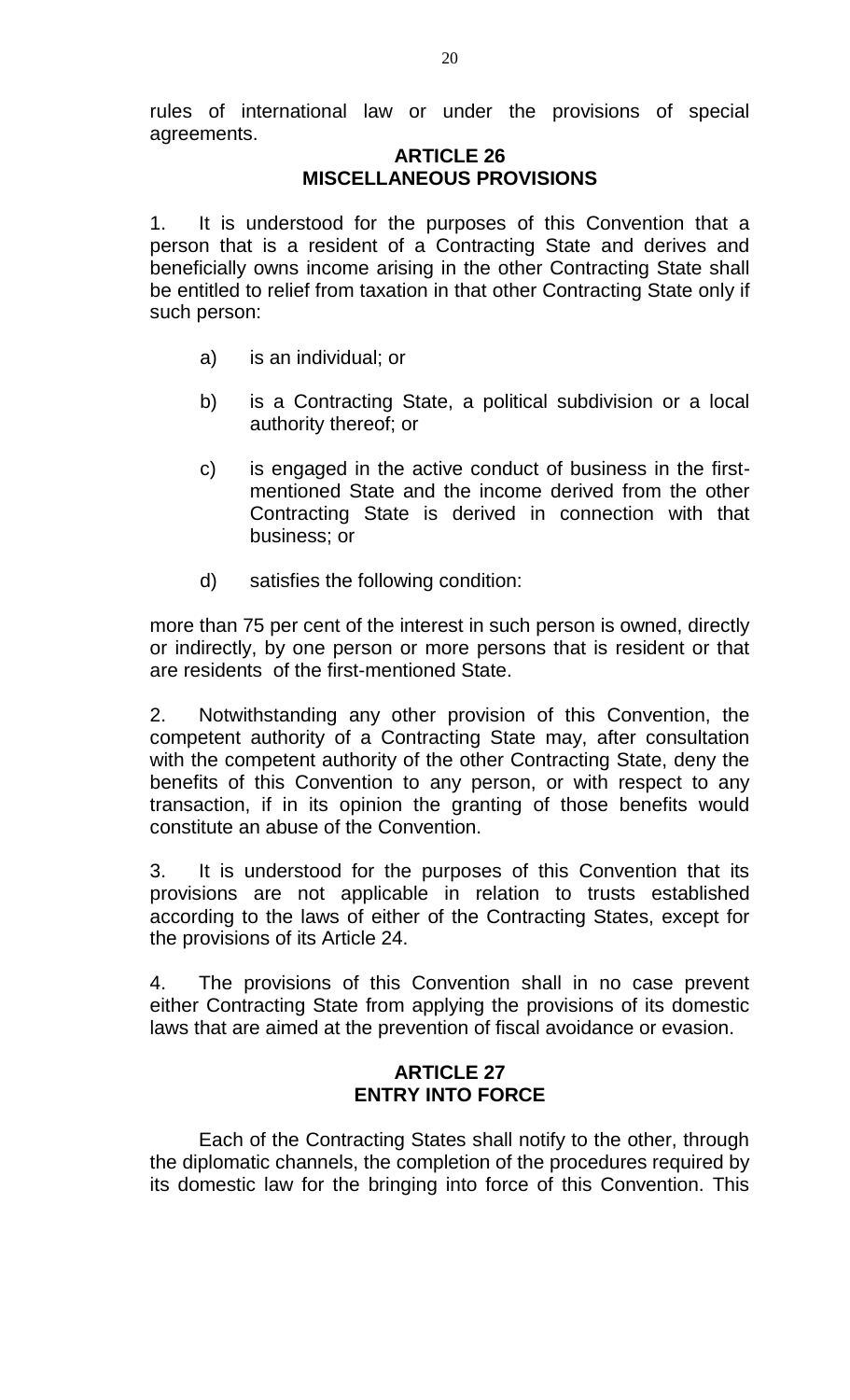Convention shall enter into force on the date of the later of these notifications and its provisions shall have effect:

- a) in respect of taxes withheld at source, to income paid or credited on or after 1<sup>st</sup> January in the calendar year next following that in which the Convention enters into force;
- b) in respect of other taxes on income, to income in any taxable year beginning on or after  $1<sup>st</sup>$  January in the calendar year next following that in which the Convention enters into force.

## **ARTICLE 28 TERMINATION**

This Convention shall remain in force until terminated by a Contracting State. Either Contracting State may terminate the Convention, through the diplomatic channels, by giving notice of termination at least six months before the end of any calendar year following after the period of five years from the date on which the Convention enters into force. In such event, the Convention shall cease to have effect:

- a) in respect of taxes withheld at source, to income paid or credited on or after 1<sup>st</sup> January in the calendar year next following that in which the notice is given;
- b) in respect of other taxes on income, to income in any taxable year beginning on or after  $1<sup>st</sup>$  January in the calendar year next following that in which the notice is given.

In witness whereof the undersigned, being duly authorized thereto, have signed this Convention.

Done in duplicate at Panama City this  $4<sup>th</sup>$  day of July of 2012, in the Spanish, Czech and English languages, all texts being equally authentic. In case of any divergence, the English text shall prevail.

#### **FOR THE REPUBLIC OF PANAMA**

# **FOR THE CZECH REPUBLIC**

**(SIGNED) ROBERTO C. HENRÍQUEZ Minister of Foreign Affairs** 

**(SIGNED) JIRI HAVLIK Ambassador Extraordinary and Plenipotentiary**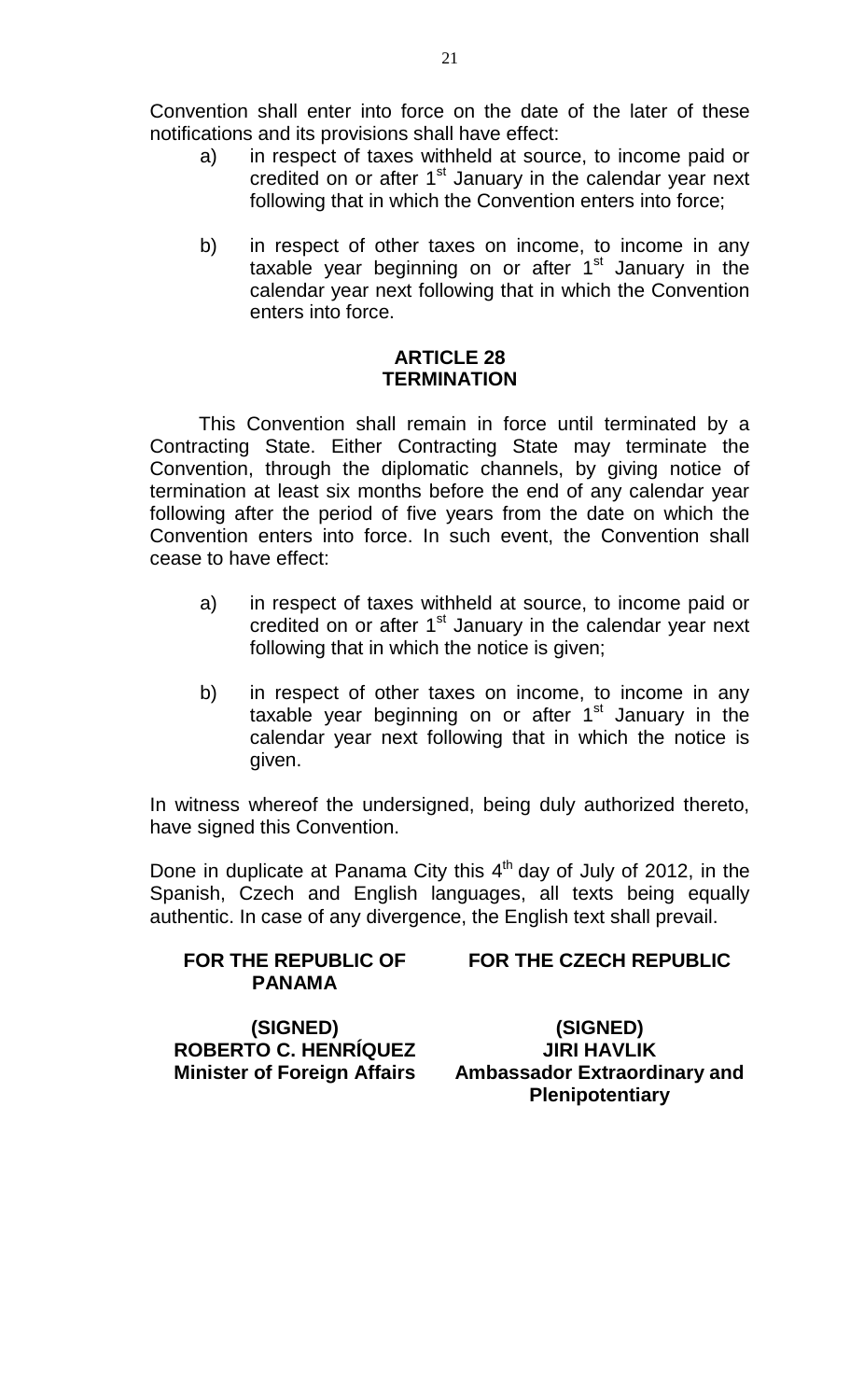## **PROTOCOL TO THE CONVENTION BETWEEN THE REPUBLIC OF PANAMA AND THE CZECH REPUBLIC FOR THE AVOIDANCE OF DOUBLE TAXATION AND THE PREVENTION OF FISCAL EVASION WITH RESPECT TO TAXES ON INCOME**

At the moment of signing the Convention between the Republic of Panama and the Czech Republic for the avoidance of double taxation and the prevention of fiscal evasion with respect to taxes on income, the undersigned have agreed that the following provisions shall form an integral part of the Convention:

#### **In relation to Article 24:**

1. It is understood that this Article of the Convention commits the Contracting States to exchange information upon request and not on an automatic or a spontaneous basis.

2. It is understood that the scope of the exchange of information provided in this Article does not include speculative requests that have no apparent nexus to an open examination or investigation.

3. It is understood that the competent authority of the requesting State shall provide the following information to the competent authority of the requested State when making a request for information under this Article of the Convention:

- a) the identity of the person under examination or investigation and, if available, other data, such as date of birth, marital status, tax identification number;
- b) a statement of the information sought including its nature and the form in which the requesting State wishes to receive the information from the requested State;
- c) the tax purpose for which the information is sought;
- d) grounds for believing that the information requested is held in the requested State or is in the possession or control of a person within the jurisdiction of the requested State;
- e) to the extent known, the name and address of any person believed to be in possession of or able to obtain the requested information;
- f) a statement that the requesting State has pursued all means available in its own territory to obtain the